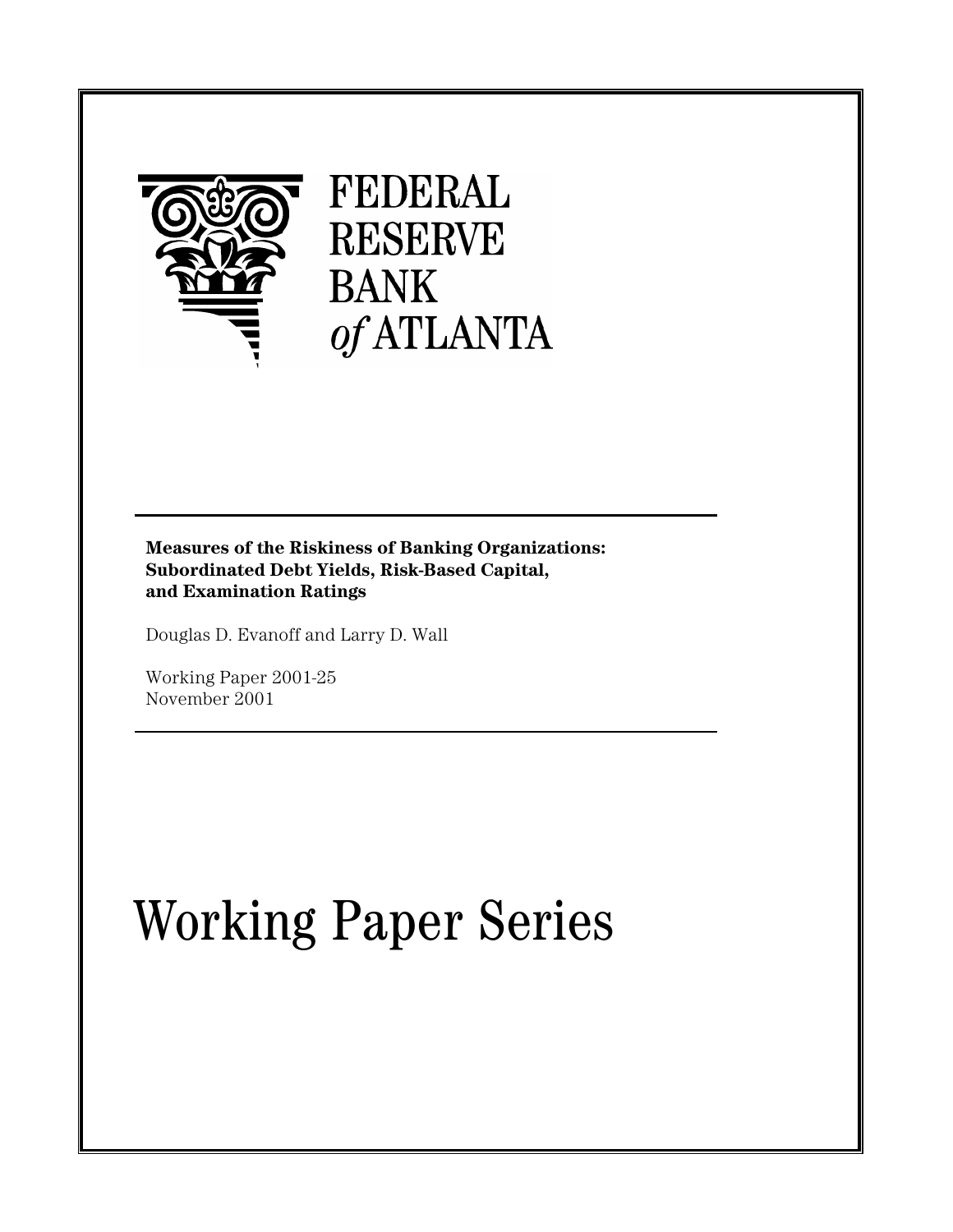Federal Reserve Bank of Atlanta Working Paper 2001-25 November 2001

## **Measures of the Riskiness of Banking Organizations: Subordinated Debt Yields, Risk-Based Capital, and Examination Ratings**

Douglas D. Evanoff, Federal Reserve Bank of Chicago Larry D. Wall, Federal Reserve Bank of Atlanta

**Abstract:** Recently there have been a number of recommendations to increase the role of subordinated debt (SND) in satisfying bank capital requirements as a preferred means to discipline the risk-taking behavior of systemically important banks. One such proposal recommended using SND yield spreads as the triggers for mandatory supervisory action under prompt corrective action guidelines introduced in U.S. banking legislation in the early 1990s. Currently such action is prompted by bank capital ratios. Evidence from previous research suggests that yield information may be a better predictor of bank problems. This paper empirically analyzes potential costs and benefits of using SND signals to trigger prompt corrective action.

JEL classification: G28, G21, G14, K23

Key words: bank regulation, subordinated debt, capital adequacy, prompt corrective action

The authors gratefully acknowledge helpful comments by Mark Flannery, Xavier Freixas, William Perraudin, an anonymous referee, and participants at the Conference on Banks and Systemic Risk hosted by the Bank of England, May 23–25, 2001. They also acknowledge the help of Nancy Andrews, Mike Murawski, and George Simler in developing the database and thank Lynn Foley and Kathryn Moran for editorial assistance. The authors are particularly grateful to Robert Bliss and Mark Flannery for providing the bond yield indices and to Andy Meyer, Al Gilbert, and Mark Vaughan for providing detailed information about their "early warning model." The opinions expressed, however, are the authors' and not necessarily those of the people mention above, the Federal Reserve Bank of Chicago, the Federal Reserve Bank of Atlanta, or the Federal Reserve System. Any remaining errors are the authors' responsibility.

Please address questions regarding content to Douglas D. Evanoff, research officer, Federal Reserve Bank of Chicago, 230 South LaSalle Street, Chicago, Illinois 60604, 312-322-5814, douglas.evanoff@chi.frb.org, or Larry D. Wall, research officer, Federal Reserve Bank of Atlanta, 1000 Peachtree Street, N.E., Atlanta, Georgia 30309-4470, 404-498-8931, larry.wall@atl.frb.org.

The full text of Federal Reserve Bank of Atlanta working papers, including revised versions, is available on the Atlanta Fed's Web site at http://www.frbatlanta.org/publica/work\_papers/index.html. To receive notification about new papers, please use the [on-line publications order form](http://www.frbatlanta.org/frbatlanta/publica/pubs_ordform.cfm), or contact the Public Affairs Department, Federal Reserve Bank of Atlanta, 1000 Peachtree Street, N.E., Atlanta, Georgia 30309-4470, 404-498-8020.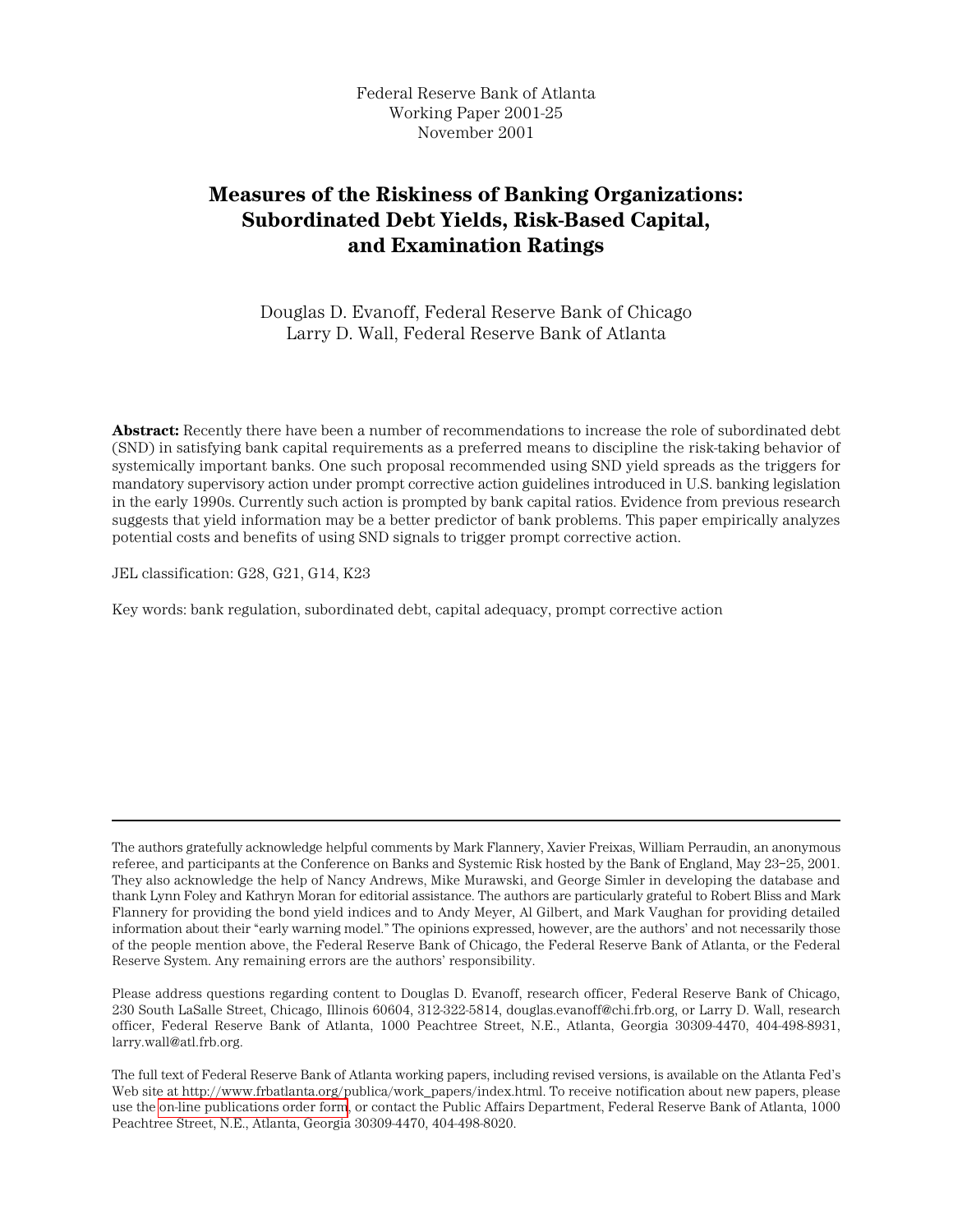## **Measures of the Riskiness of Banking Organizations: Subordinate Debt Yields, Risk-Based Capital, and Examination Ratings**

#### **1. Introduction**

 $\overline{a}$ 

The consensus of recent research is that subordinated debt spreads increase as a bank's risk increases.<sup>1</sup> Building on this research and the current efforts to revise the Basel Capital Accord, a number of proposals have been offered to increase the role of subordinated debt (SND) in bank capital requirements. $2$  The underlying premise of these recommendations is that increased reliance on SND could aid in achieving the regulatory goal of improved bank risk management either directly through the steady application of market discipline or indirectly through the incorporation of market information into the supervisory process. Of particular interest is the potential for improved risk management for larger, complex institutions most often associated with systemic risk.

Although most of the existing literature provides general support for increased use of SND, few papers directly address the questions of whether SND could provide more direct discipline or assist the supervisors in measuring banks' risk exposure. Bliss and Flannery (2001) point out that demonstrating that SND yield spreads are correlated with bank risk measures does not imply that banks will actually respond to changes in these yields. They seek to address the question of whether banks respond to changes in SND yields on existing debt and fail to find

<sup>&</sup>lt;sup>1</sup> See Flannery and Sorescu (1996), DeYoung, Flannery, Lang and Sorescu (2001), Jagtiani, Kaufman, and Lemieux (1999), and Morgan and Stiroh (2000, 2001).

 $2^2$  For a discussion of the existing Capital Accord, problems associated with it, and proposed changes to it see Bank for International Settlement (2001). Several recent papers advocate the increased use of subordinated debt, including Benink and Schmidt (2000), Calomiris (1997, 1998), Evanoff and Wall (2000a), Ferguson (1999), Meyer (1999), Moskow (1998), and U.S. Shadow Regulatory Committee (2000).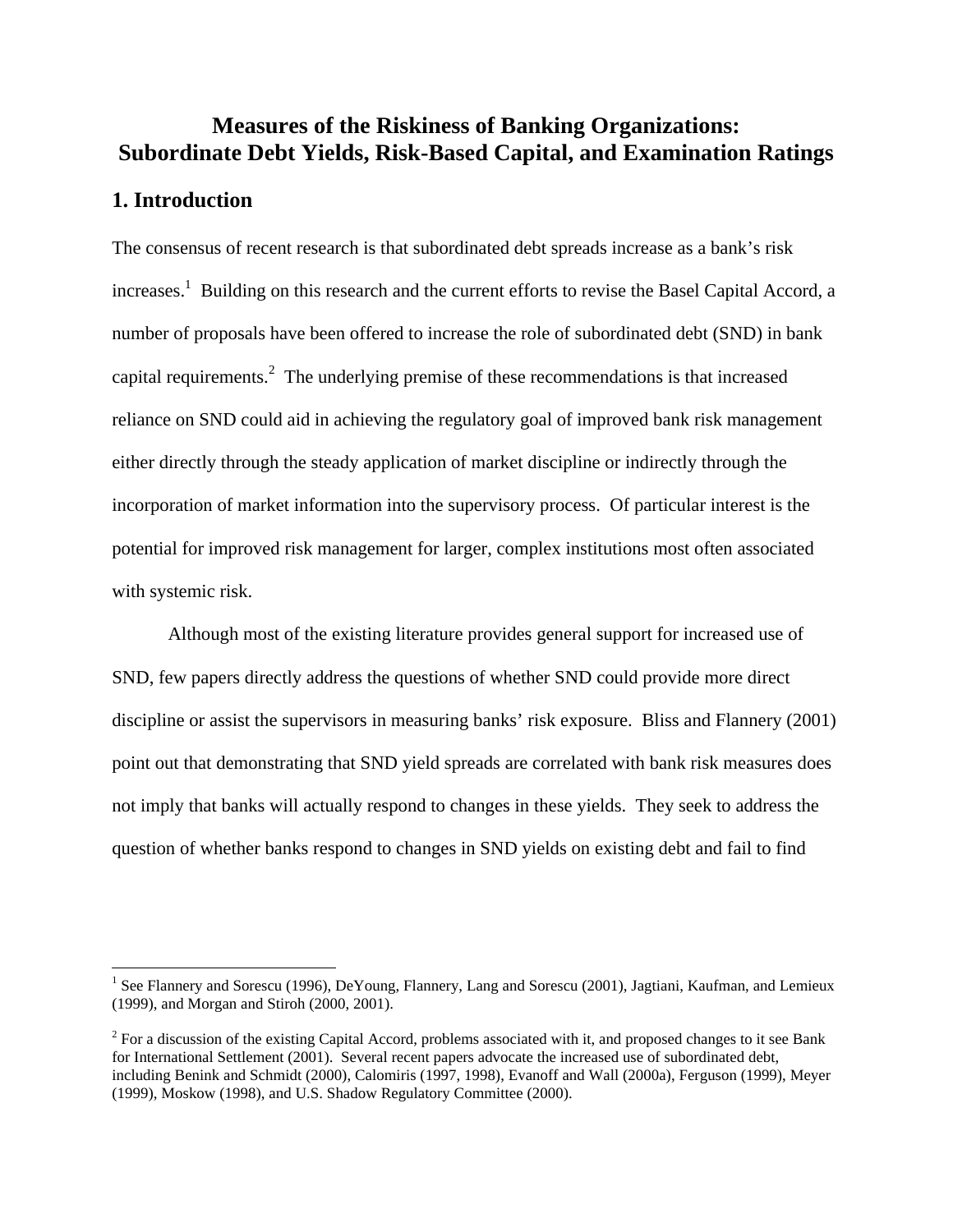evidence of such a response.<sup>3</sup> Evanoff and Wall  $(2001)$  focus on the potential for SND to enhance the effectiveness of prompt corrective action (PCA) by using SND yield spreads as a complement or substitute for capital ratios to initiate supervisory action. As such, their focus is on comparing the accuracy of capital ratios and yield spreads as predictive measures of risk. They find that SND yield spreads predict the best available risk measure-- supervisory exam ratings-- better than the existing capital adequacy ratio triggers currently used for PCA.

This paper focuses more specifically on the potential benefits and costs of using SND yield spreads as triggers for PCA. Although Evanoff and Wall (2001) find that yield spreads are better risk measures than are capital adequacy ratios, they also find that the yield spreads identified many more banks as being high-risk than did the examiners. An examination of these differences may help in refining plans to use SND for PCA purposes as well as help identify the costs and benefits of such a proposal.

The methodology in this paper is to examine those observations classified as high-risk by SND yield spreads but as low-risk by the supervisors.<sup>4</sup> These observations are divided into three categories. The first category is those cases where the spread measure appears to be an

<u>.</u>

 $3$  While the distinction Bliss and Flannery draw between pricing risk and disciplining risk is a valuable contribution, their empirical analysis should be regarded as a first attempt to address a difficult empirical question. See Evanoff and Wall (2000c) for a number of caveats regarding their findings. Most importantly, the analysis ignores the potential proactive influence of SND, as issuers will prudently manage their risk positions and adopt less risky portfolios *ex ante* to avoid the potential higher risk premiums that debtholders will demand for riskier positions. Moreover, even if one accepts their finding that bank risk taking is not influenced by SND as currently structured, such a finding does not imply that properly structured SND could not induce greater discipline. Currently there are significant restrictions on the characteristics of SND—including maturity—that will allow it to qualify as regulatory capital. Existing theory on the effect of debt maturity on firms' incentive to undertake more risky projects, as summarized for banks by Flannery (1994), would suggest that SND as currently structured with original maturities of at least five years could even have perverse effects on banks' incentives to invest in shorter-term, high-risk projects. This theory would suggest that if SND is to be used to induce greater direct discipline it should be shorterterm debt.

<sup>&</sup>lt;sup>4</sup> Supervisors retain the authority to act independent of the PCA signals under FDICIA and would retain that power under Evanoff and Wall (2000c). Thus, banks that are identified as high-risk by the supervisors but not by SND yield spreads would not generate any costs if SND is used for PCA because these banks would be disciplined by the supervisors regardless of the signals.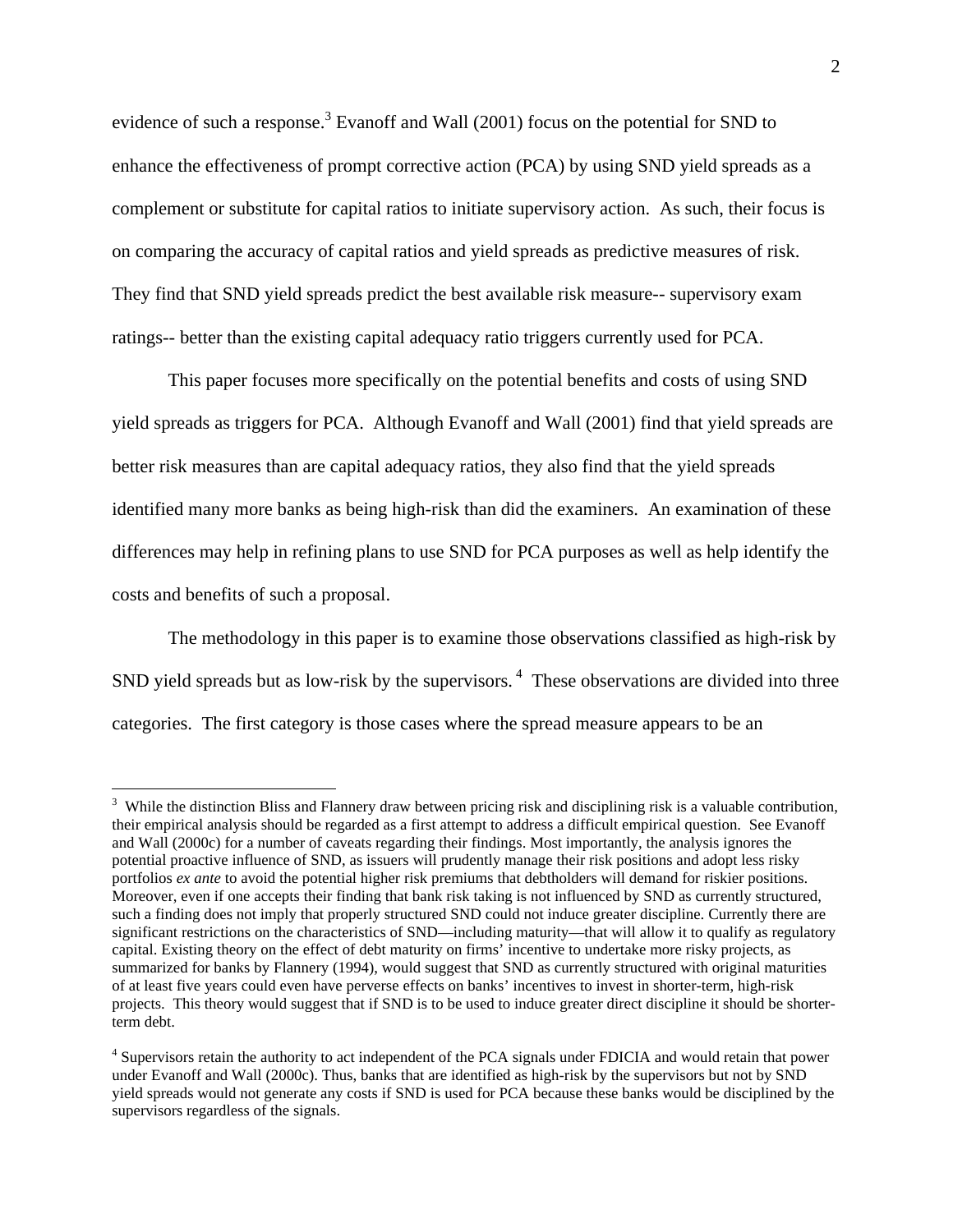especially noisy measure of bank risk, such as the spreads of smaller banks. Analysis of these banks may help in refining proposals to use SND yield spreads by indicating banks that should probably not be considered under the proposal and by suggesting areas where the spread measure needs to be improved.

The second category contains observations where there is no evidence that the bank is high-risk. Threatening to exert discipline on these banks would be the cost of using yield spreads in PCA albeit this cost might be reduced by increasing the spread required to trigger PCA.

The third category consists of the observations where a variety of alternative risk measures provide significant evidence that the SND yield spread measure is accurately identifying high-risk banks. These observations represent the potential gains from using SND yield spreads to discipline banks. In most cases, we cannot state with certainty that these banks should have been disciplined for several reasons: (1) the lack of any definitive criteria on which banks should be disciplined, (2) the consequent lack of empirical support for any set of criteria, and (3) the fact that none of the available risk measures provide a perfect ordinal risk ranking, let alone a perfect cardinal risk measure. However, even if many of the high-risk banks with high SND spreads would not be disciplined under existing supervisory policies, these banks might have adopted a lower risk profile if they had been operating in an environment where PCA could be triggered by SND yield spreads.

The next section discusses the rationale for using SND yield spreads for PCA. Section 3 reviews the empirical analysis, which serves as a starting point for a more in-depth analysis of observations for which SND signals differ from supervisory ratings. In Section 4 we discuss the methodology for empirically analyzing these observations. Section 5 presents the results of the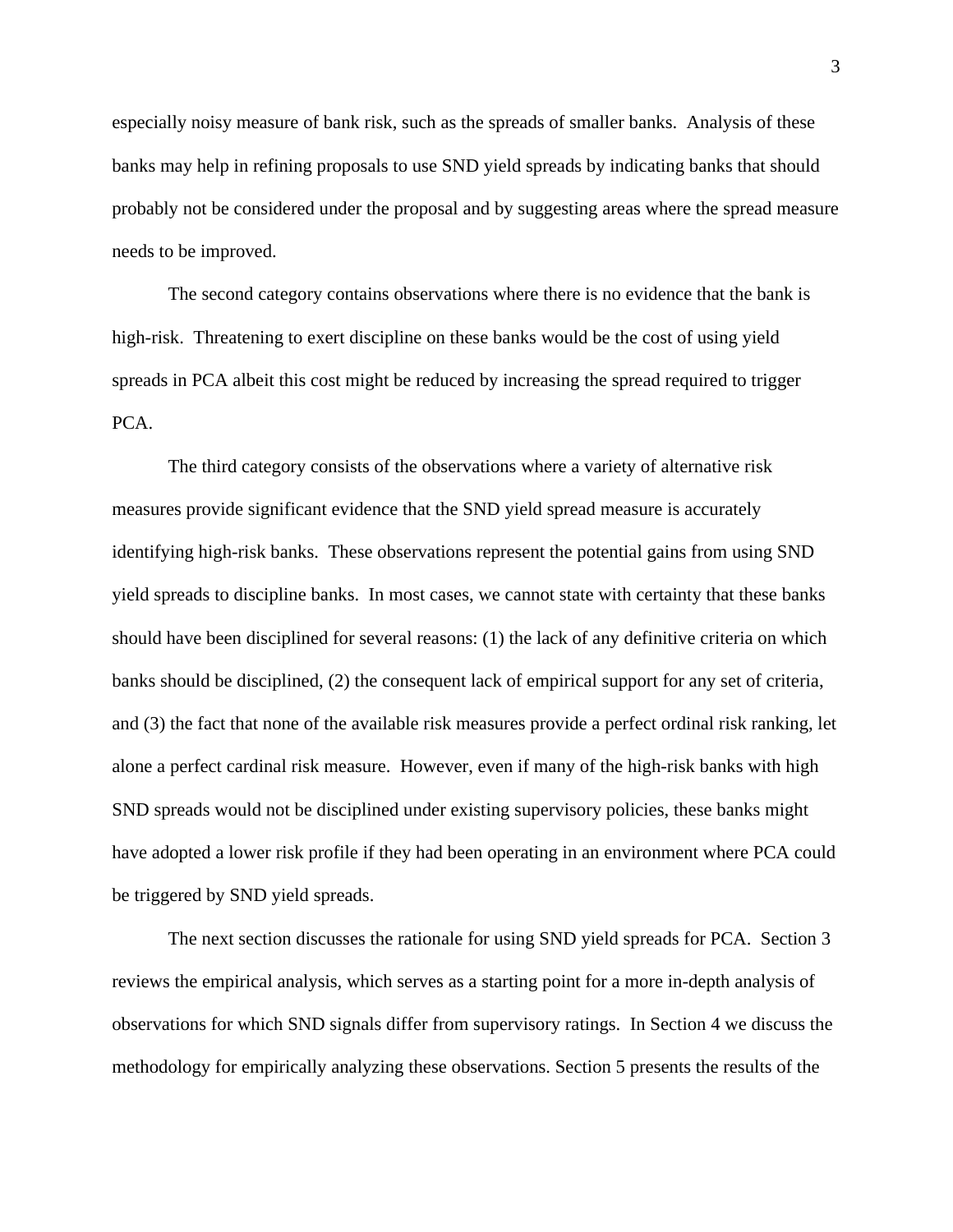analysis, and the final section discusses the policy implications, and suggests future research directions.

#### **2. Supervisory management of bank risk**

1

An important part of the Federal Deposit Insurance Corporation Improvement Act of 1991 (FDICIA) is its provision for prompt corrective action (PCA). The PCA provisions established five categories based on the adequacy of a bank's capital relative to measures of its risk exposure. A bank is subject to progressively stricter limitations and more supervisory intervention as its capital adequacy measures decline. If a bank's capital-to-total-asset-ratio falls below 2%, then the bank is placed in the lowest capital adequacy category (critically undercapitalized) and would generally be required to either increase capital or be closed within ninety days. The intent of the authors of PCA was to prevent costly failures by forcing supervisors to intervene early in an attempt to prevent banks from failing, and to force early resolution if the bank's capital became inadequate to protect the deposit insurance fund.

The continued efficacy of PCA based on capital adequacy ratios is being called into question, however, as advances in large banking organizations' ability to measure and manage their risk exposure enable them to arbitrage the risk-based capital requirements. As a result of these advances, the Director of Bank Supervision and Regulation at the Federal Reserve Board of Governors argued that "simple–ratios--including risk-based capital –ratios--and traditional rules of thumb no longer suffice in assessing the overall capital adequacy of many banking organizations."<sup>5</sup>

 $<sup>5</sup>$  See Spillenkothen (1999). For a discussion of the ability of banks to exploit current risk-based capital requirements</sup> see Jones (2000). Additional questions have also recently been raised about PCA procedures as a result of their apparent ineffectiveness in the failure of Superior Bank FSB, where losses to the U.S. bank insurance fund are expected to exceed \$500 million.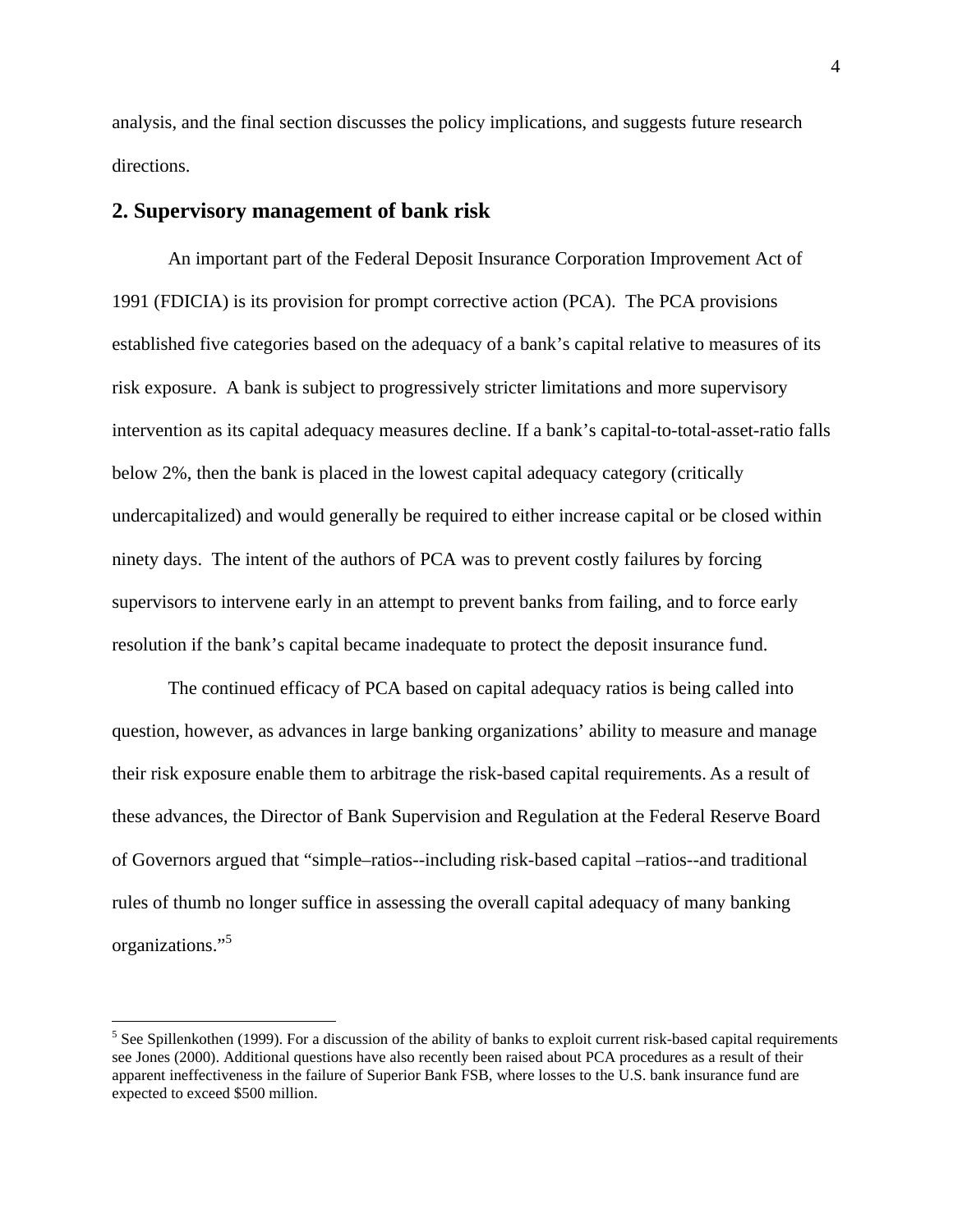One way to address the problems with current capital adequacy ratios would be to develop more sophisticated ways of measuring capital adequacy. The Basel Committee on Banking Supervision has proposed three new capital adequacy frameworks to replace the 1988 Accord: a standard approach and the internal ratings based approach and the advance internal ratings based approach. However, the proposed standard approach may be subject to many of the same problems as the existing Accord as banks continue to enhance their ability to measure and manage risk. The two ratings based approaches rely on banks' internal risk ratings, which avoids the problem of banks exploiting weaknesses in the standard model. However, a potential problem with the internal ratings based approaches is with the verification of individual banks' internal ratings, especially given that the use of these ratings to trigger supervisory discipline would provide additional incentive to build ratings models that under-estimate risk. That incentive would intensify at the very time that supervisory intervention would be most needed.

In addition to the proposed Basel approaches, an alternative approach to improve the current Accord and PCA is to explore market-based risk measures as a substitute for (or complement to) accounting ratios.<sup>6</sup> In particular, the use of the yield on subordinated notes and debentures may provide an especially attractive alternative risk measure. Given that when banks fail any losses in excess of the bank's equity are first borne by the SND holders, potential investors can be expected to be very sensitive to an individual bank's risk exposure. Moreover, these investors would have an incentive to identify banks that were providing misleading estimates of their risk exposure and to require higher rates of return from these banks. The debtholders would also be less willing to forbear or delay reacting to perceived problems. Thus,

<sup>&</sup>lt;sup>6</sup> There are various means by which SND spreads could be incorporated into PCA. Evanoff and Wall (2000c) propose that the current use of bank capital tripwires for the various PCA categories be replaced with SND spread tripwires. This proposal is based on the contention, with empirical support, that the spreads more closely relate to bank risk than do the capital measures.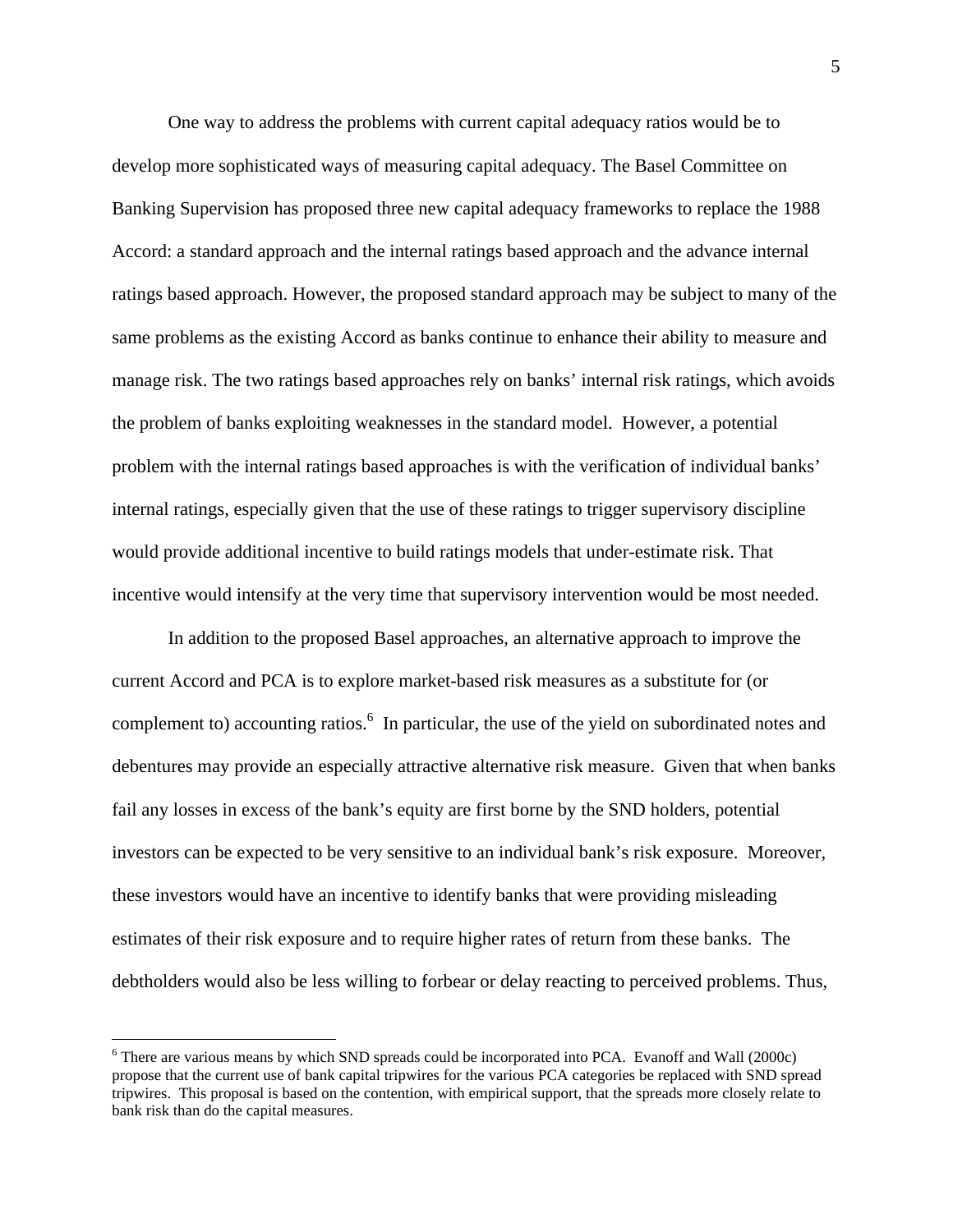using SND yields for PCA purposes has the potential for substantially reducing the incentive to engage in capital arbitrage and the ability to engage in forbearance.

#### **3. Alternative measures of bank risk: A starting point**

The starting point of our analysis is to contrast the relative accuracy of alternative capital ratios and SND spreads in predicting bank condition. Bank condition is measured as subsequent CAMEL or BOPEC ratings.<sup>7</sup> While the methodology is the same as that used in Evanoff and Wall (2001), our objectives differ significantly. Evanoff and Wall (2001) were interested in evaluating the predictive power of alternative capital ratios relative to that of SND spreads. They found that SND spreads outperformed most of the capital measures, including the measure currently used to trigger PCA. Capital measures were shown to add very little predictive power once the SND spread was accounted for.<sup>8</sup>

For the current analysis we estimate alternative single-variable logit models to contrast the predictive power of SND spreads vis-à-vis capital measures. We stress the single variable models because most PCA proposals use a single indicator variable to trigger supervisory intervention. If SND spreads perform relatively well, we will use the SND models as a starting point to more fully evaluate observations where SND predictions do not coincide with

 $<sup>7</sup>$  These are measures of the composite financial condition of the bank or bank holding company, respectively, as</sup> summarized by the federal banking agencies. Each letter summarizes an important element of bank condition. CAMEL accounts for the bank's condition with respect to capital adequacy, asset quality, management quality, earnings, and liquidity (sensitivity to market risk has also been added in recent years). BOPEC accounts for the holding company's bank subsidiaries, other non-bank subsidiaries, the parent company, consolidated earnings, and consolidated capital adequacy.

<sup>&</sup>lt;sup>8</sup> It could be argued that one limitation of this analysis is the possibility that capital ratios, debt spreads and supervisory ratings may not be independent. Investors in SND certainly care about supervisor's evaluations and supervisors have demonstrated a strong interest in capital ratios. Supervisors may also care about SND yield spreads. Evanoff and Wall (2001) attempted to minimize the potential for supervisory evaluations to influence capital ratios and yield spreads by using the risk measures to predict supervisory ratings in the following quarter. Whether SND yield spreads influenced examiners is impossible to determine without additional information; however, discussions with examiners suggest that supervisors were not placing much weight on SND yield spreads in the late 1990s. However, since we are analyzing observations where the two measures *differ,* whether the two measures are independent is less important.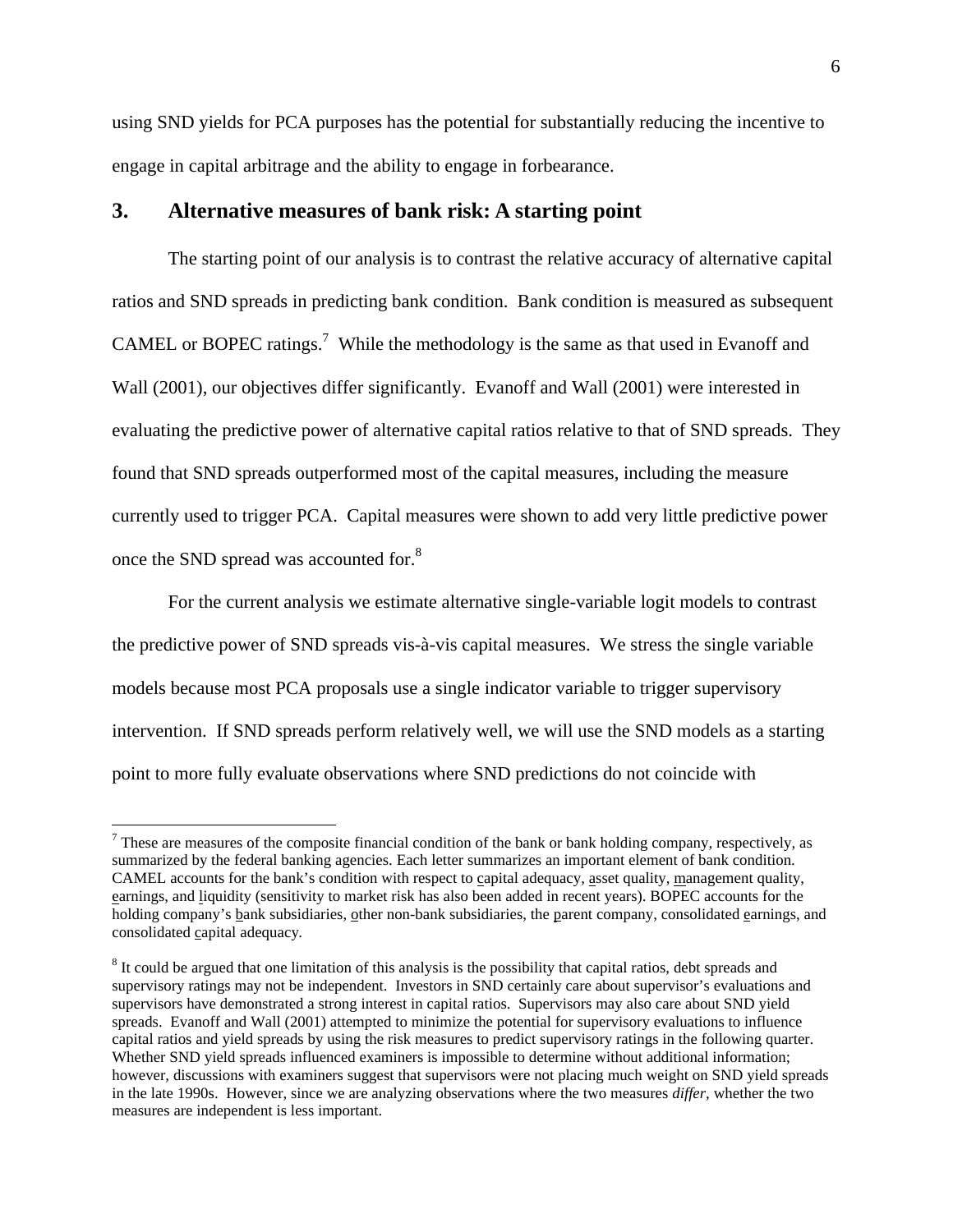supervisory ratings. Readers interested in a more thorough critical analysis of the use of capital ratios for triggering PCA are referred to Tables 1-4 of Evanoff and Wall (2001).

Below we review the data and summarize the empirical findings.

#### *3.1 Data*

We use the data developed by Evanoff and Wall (2001). It includes a sample of bank subordinated debt yields between 1985 and 1999 that satisfy two criteria: 1) the issuer must be among the 100 largest domestic banking organizations in the United States, and 2) the bond must be listed on Bloomberg with quarterly yield data. If sufficient trading occurs in a bond, then Bloomberg reports volume-weighted average transaction prices. If trading is not sufficient, then matrix-generated prices based on price quotes from informed market traders are reported. Prices are weighted averages based on a minimum of two price sources and they must be within an "acceptable" tight range.

If a bank has multiple bonds outstanding, the first bond in the sample is the bond with the largest outstanding issue with pricing information on Bloomberg. This bond is then tracked until maturity. If the bond matures during their sample period, data are gathered on a replacement issue. Once again, if multiple bonds are outstanding, the replacement bond is the bond with the largest outstanding face value at the time the initial bond matures. The replacement bond is substituted for the original bond at the date of issuance of the replacement bond. The substitution occurs at the date of issuance rather than at the date the original bond matures to improve the quality of the measured yields. Bonds become less liquid as they approach maturity, and Hancock and Kwast (2001) find that market liquidity is an important determinant of the information content of SND.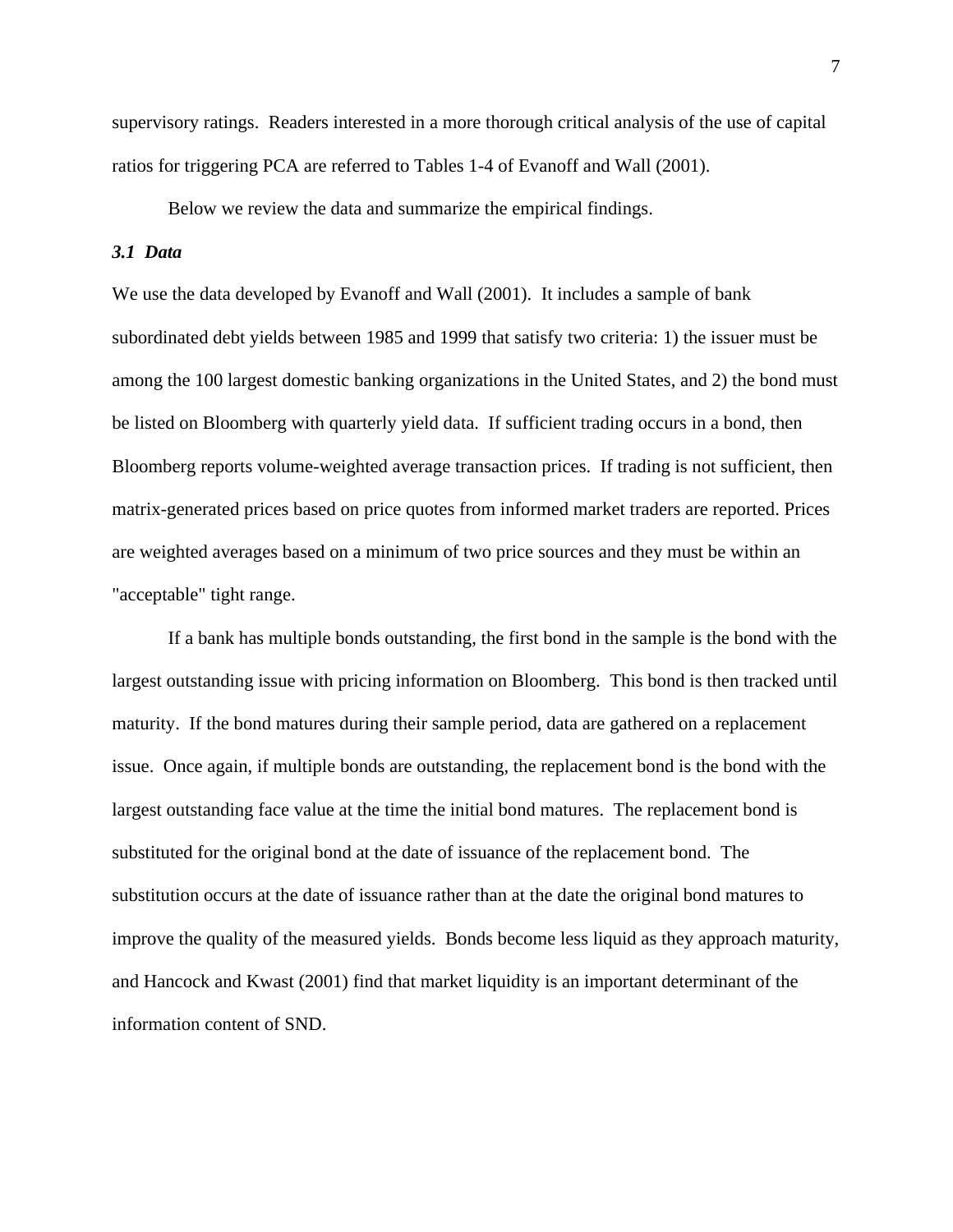Much of the analysis in Evanoff and Wall (2001) uses SND yield spreads over maturity matched Treasury security yields. Treasury yields are obtained from the Board of Governors of the Federal Reserve System's web site and the spread over Treasuries is calculated as the difference between the SND yield Bloomberg and the calculated yield on a comparable maturity Treasury security.<sup>9</sup>

Two sets of corporate bond yield indices for Aaa and Baa bonds with three different maturity groupings (1-5 years, 5-10 years, and 10 years or more) are also collected. These indices are constructed from the universe of banks in the Warga-Lehman Brothers Fixed Income Database for the years 1990 and later. The data are indices created for Bliss and Flannery (2001). The corresponding spreads are then calculated by subtracting the maturity-matched corporate yield from the SND yield.

We also obtained confidential supervisory ratings from the Federal Reserve Supervision Department database. The ratings are the composite CAMEL(S) rating for banks and the composite BOPEC rating for bank holding companies. About 70% of the observations are at bank holding company level. The capital adequacy ratios are calculated using data from the Reports of Condition and Income filed by banks (call reports) and bank holding companies (FR Y-9C) with their respective federal supervisor.

We examine a subsample of 321 observations from the data in Evanoff and Wall (2001) that contains complete information on the bond spreads over Aaa and Baa indices. Within this subsample there are eight banks rated 3 or lower. This subsample of 321 observations is the focus of our analysis.

<sup>9</sup> Comparable maturity Treasury obligations are obtained via linear interpolations of the term structure across 3 month, 6 month, 1 year, 2 year, 3 year, 5 year, 7 year, 10 year and 30 year securities.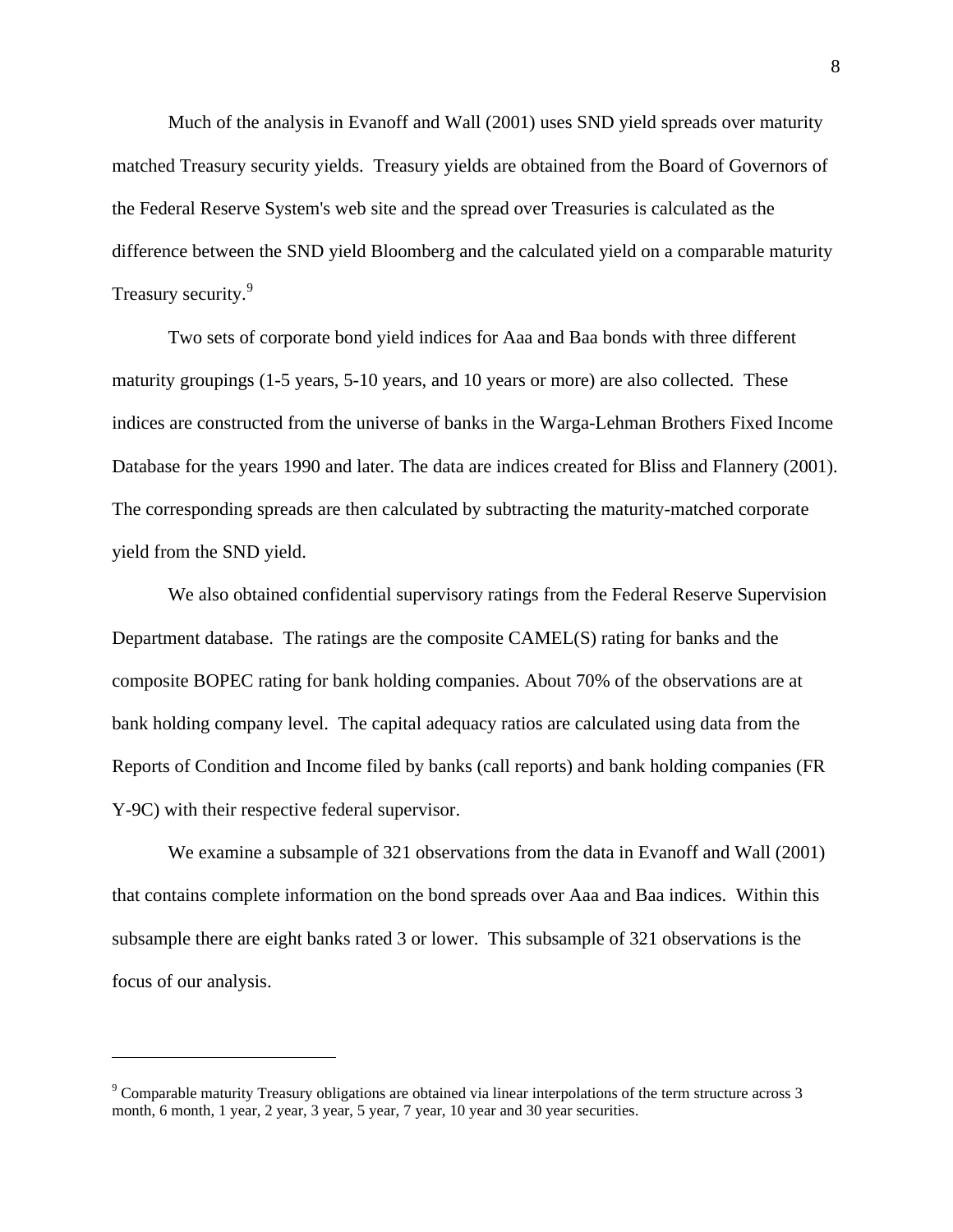#### *3.2 Results*

The results of estimating single-variable logit models to predict supervisory exam ratings are presented in Table 1. The results for the SND spreads over Baa and Aaa yields (columns 1 and 3) are identical to those in Evanoff and Wall (2001). While the other estimates are new and based on the smaller subsample of observations for which we have corporate bond data, the results are similar to those found for single-variable models in Evanoff and Wall (2001). They indicate that SND spreads over both maturity matched corporate indices (*Sub-debt spread over Baa maturity-matched bonds* and *Subdebt spread over Aaa maturity-matched bonds*) and over Treasuries (*Sub-debt spread over Treasuries*) provide greater predictive power than the current PCA capital adequacy standard (*PCA capital adequacy status*). With one exception, the alternative capital adequacy ratios are generally inferior to the spread measures at predicting supervisory rating; the exception being the *Tier-1 leverage ratio*. The performance of SND spreads satisfies an important prerequisite for using SND to initiate PCA. However, even though the spread measures perform better than the current PCA triggers at predicting troubled banks, as discussed below, they still result in a number of misclassifications; i.e., the spread suggests the bank is high-risk while the supervisory rating suggests otherwise. These differences are a prerequisite for generating cost and/or benefits from using SND for initiating PCA. Further analysis is therefore needed to associate the spread and risk measures and to determine the extent of the potential gains from such a program.

#### **4***.* **A microanalysis of the misclassifications**

This section considers the empirical methodology used to analyze the prediction errors resulting from using the debt spreads to predict risk levels as proxied by supervisory ratings. To start we address the issue of whether debt spreads and supervisory ratings are measuring the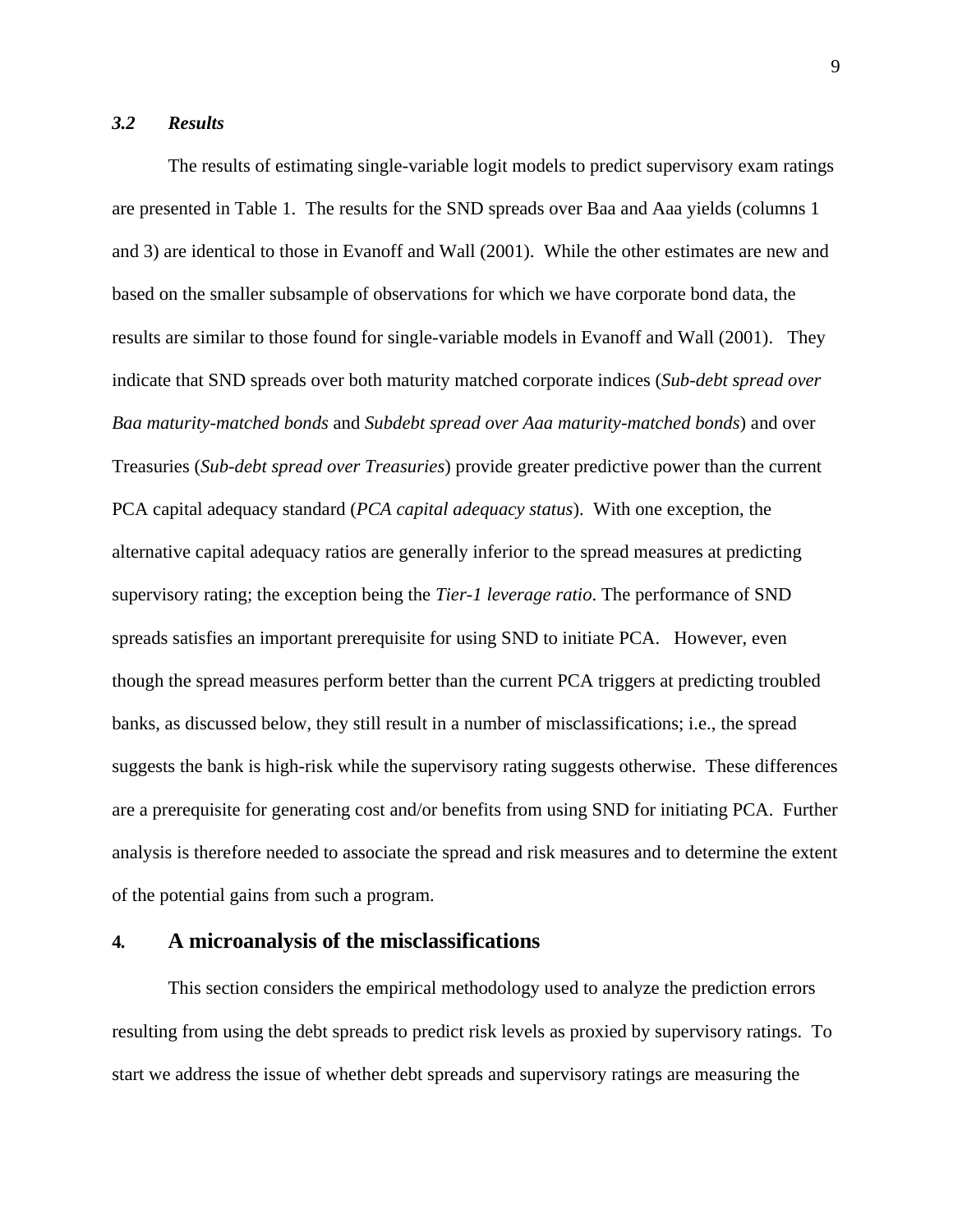same risk. The SND yield reflects only expected losses to the holders of SND while the primary concern of supervisors may be the probability of failure. Thus, the misclassifications may simply result from measuring different risks. We then turn to the issue of determining which misclassifications should be evaluated. Given that we provide estimates for SND yield spreads over comparable-maturity Treasury securities, Aaa corporate bonds, and Baa corporate bonds. Which spread would be most useful for future policy purposes? Finally, we consider methods for determining the source of the differences in bank classification between debt spreads and supervisory ratings. In particular, we consider *a priori* reasons for expecting that in certain circumstances the spread may be a poor indicator of bank condition. We also evaluate situations in which SND spreads may be a better indicator of bank risk than the model projects.

#### *4.1 Are examination ratings and SND spreads measuring the same risk***?**

The underlying assumption in our analysis is that examination ratings and debt spreads are alternative indicators of bank condition. As such, spreads could be used either as a tool for supervisors to initiate a more critical review of the bank or as a more forceful tool to initiate PCA. However it is possible that the two indicators are taking different time horizons into account in that bank examination ratings, similar to current capital measures, are indicative of the current condition of the bank while debt yields may be associated with a longer forecast horizon. If this is the case, then discrepancies between the two measures may not be surprising.<sup>10</sup>

While theoretically possible, in practice the time horizon distinction between the two measures may not be all that significant. While debt spreads are forward looking, they are heavily based on the current condition of banks because that is most likely the best available predictor of future performance. While expected performance should influence the yield, there may be significant uncertainty as to future performance and those expectations will be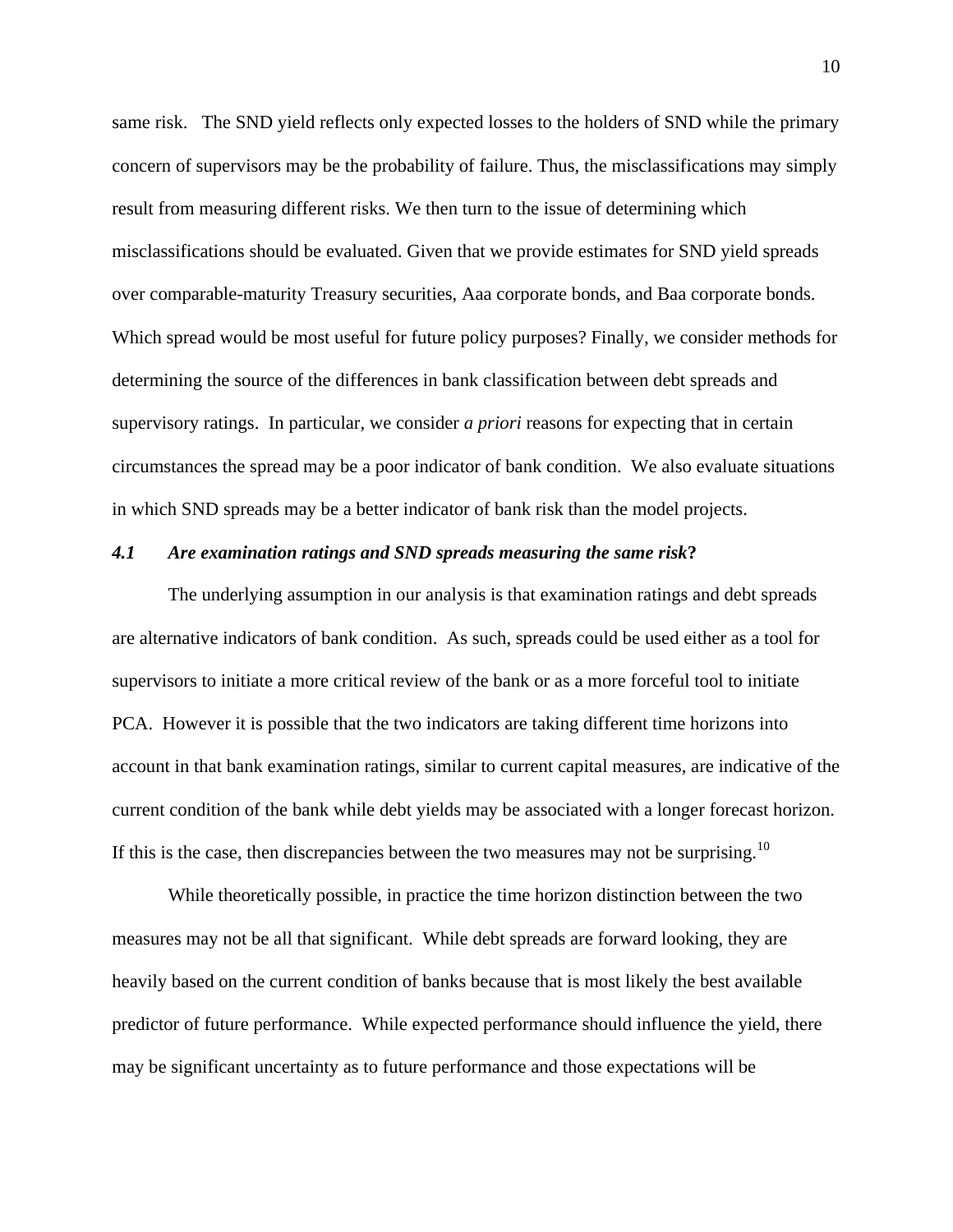discounted when deriving the price on the debt. Similarly, there are reasons to believe that examination ratings may be more forward-looking than some might expect. Rosen (2001) argues that, to the extent possible, examiners attempt to be forward-looking to address current problems before they cause more extensive problems. Obviously, if examiners are aware of a condition that has not yet affected the bank's performance but has potential adverse future implications, they would incorporate that information into the rating. The potential for supervisors to know more than is reflected in accounting ratios was the reason for allowing U.S. regulators to initiate PCA procedures even if the accounting tripwires introduced in FDICIA had not yet been triggered. Similarly, there is evidence suggesting that examiners may extend an examination cycle without finalizing the bank rating to allow it to initiate corrective procedures in an attempt to improve future performance. The improved expected condition of the bank is then incorporated into the rating. Thus, there are reasons to expect SND to be less forward-looking and examination ratings more forward-looking than one might initially expect. That is, the time period over which the two measure risks may not be all that different. In our analysis, we assume they are comparable.

However, even if one accepts the contention that there is a mismatch in the time horizon of the two measures and debt yields are more forward looking, signals from the SND market are still valuable. Indeed, they may be more valuable as a complementary signal to the extent that they signal future problems whereas supervisors focus on current problems. If this time horizon differential is assumed to exist, then for discrepancies between the SND spreads and supervisory ratings that cannot be explained more credence should be given to the signal from the debt markets.

 $10$  This potential issue and a discussion of its potential were raised by an anonymous referee.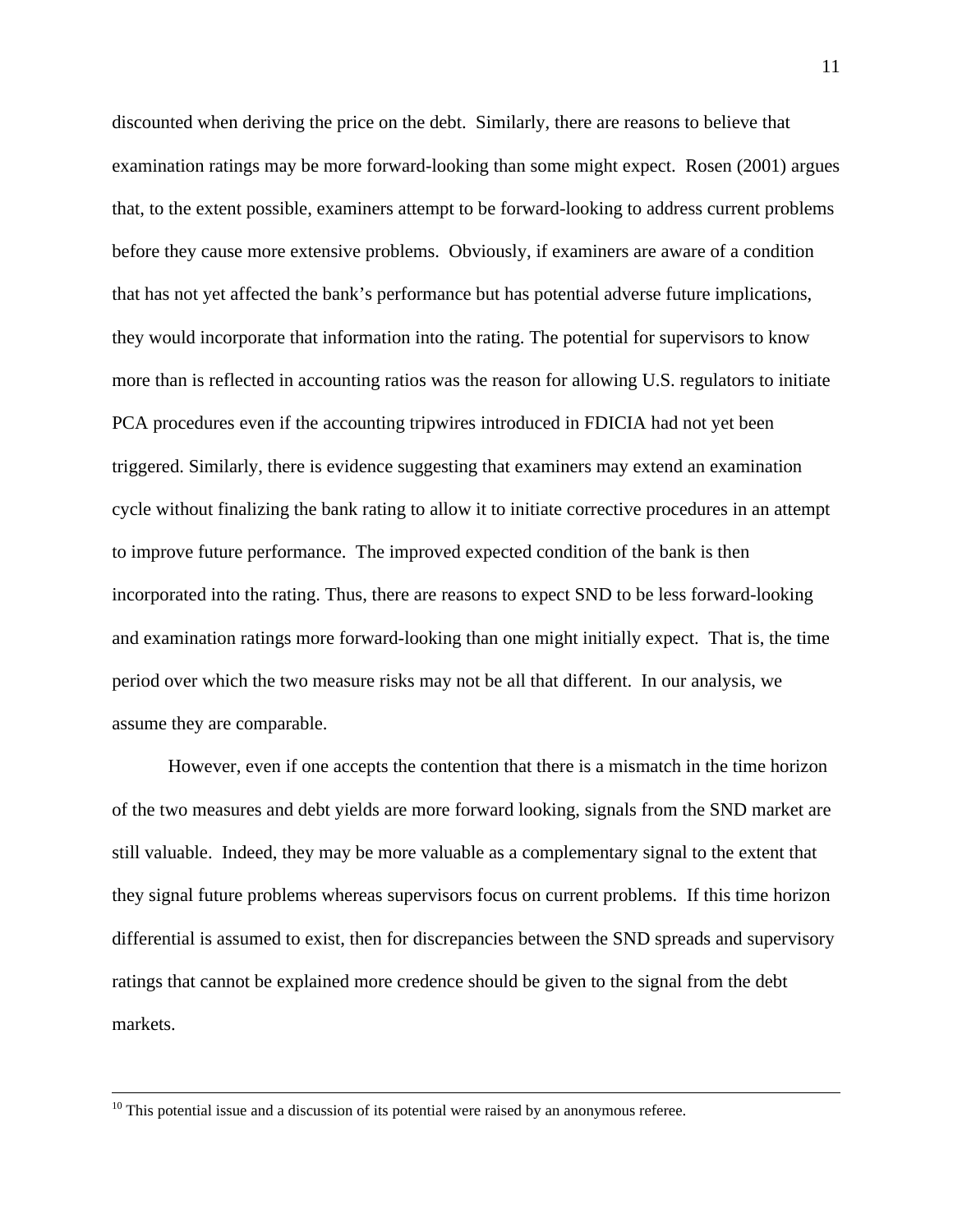#### *4.2 Which misclassifications should be analyzed?*

Evanoff and Wall (2001) examine a variety of spread measures, in part to examine the unique properties of the different measures. In this study we focus on the spread over the lowest investment grade debt category—Baa rated. This choice was made for a number of reasons.

First, whatever the merits of using an SND spread over comparable maturity Treasury securities (which is shown to perform relatively well in Table 1), the market for Treasury securities will almost surely become substantially less liquid over the next decade. The Social Security System is expected to run large surpluses that by law must be invested in Treasury securities. Unless the remainder of the federal government runs very large deficits, which virtually no analysts are expecting, then the supply of Treasury securities in the public's hands will shrink dramatically. Thus, supervisors may have little choice but to use the spread over a corporate index if SND yield spreads are to be used for PCA purposes anytime within the next decade.

In contrasting the usefulness of corporate bond indices to different debt rating categories, the most relevant issue concerns the variability of the alternative indexes over the business cycle, and not the level at any particular point in the cycle. Differences in levels at any given point may be adjusted for by setting the spread over (or under) the index used to trigger PCA. For example, if the spread between Aaa bonds and Baa bonds is 75 basis points at the trough of a business cycle, then setting a trigger at 100 basis points over Aaa bonds would produce similar results at the trough as setting a trigger over Baa of 25 basis points. However, for any given maturity, an index of Baa bonds will vary more over the business cycle than will an index of Aaa bonds. Suppose, for example, that the typical spread between Baa and Aaa debt during the peak of the business cycle is only 30 basis points and spreads are set to have an equivalent impact during a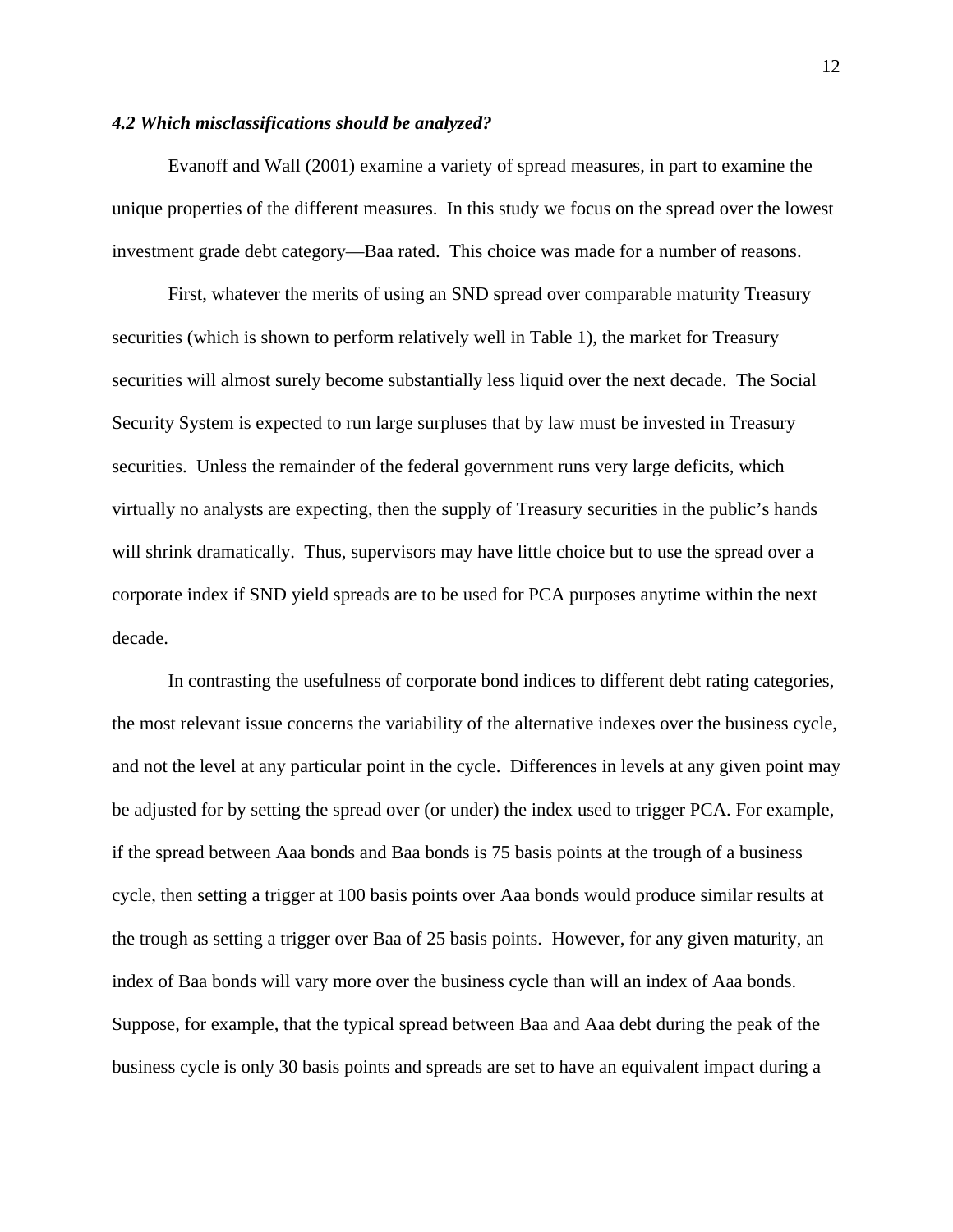recession. Then the yield spread over Aaa to trigger PCA at the peak of the cycle would remain at 100 basis points. However, if the Baa index were used to trigger PCA it would occur at 55 basis points over the Aaa index (i.e., the 30 basis points spread between Aaa and Baa plus the trigger of 25 basis points over Baa).

Is this greater variability over the business cycle good or bad? If changes in the spread between Aaa and Baa rated bonds are due solely to changes in expected default rates and if the optimal trigger point is constant across the business cycle, the less variable Aaa index may be preferred. Otherwise, the Baa index may be preferable. Do these conditions hold true? While there is some reason to believe that the cost of bearing default risk increases over the business cycle, a large part of the variation in Baa rated bonds appears to reflect changes in expected default rates over the business cycle.<sup>11</sup> While the spread between the Aaa and Baa cannot be perfectly decomposed into differences in expected losses and changes in the cost of bearing risk, it would be difficult to argue that most of the variation is driven by changes in the cost of bearing risk.

Thus, the determining factor appears to be whether the optimal trigger point varies over the business cycle. We are not aware of any well-specified theoretical model that addresses this question, let alone any effort that calibrates such a model to real data. Indeed, we are not aware of any attempt to measure an essential input of such a model, the cost of disciplining a sound bank. However, there are two arguments suggesting that the cost of disciplining may indeed vary over the business cycle.

<u>.</u>

 $11$  Altman and Bencivenga (1995) use a simple empirical model to analyze changes in yield spreads for high-yield bonds, including Baa bonds. Their analysis may be interpreted as suggesting variation in the premium for bearing credit risk through time. However, a full understanding of the premium for bearing credit risk likely requires empirical estimation of a more sophisticated model, such as the theoretical model of Jarrow and Turnbull (2000). We are not aware of any paper using such a model that tries to measure the extent to which credit risk premiums vary due to increases in default risk versus changes in the cost of bearing credit risk.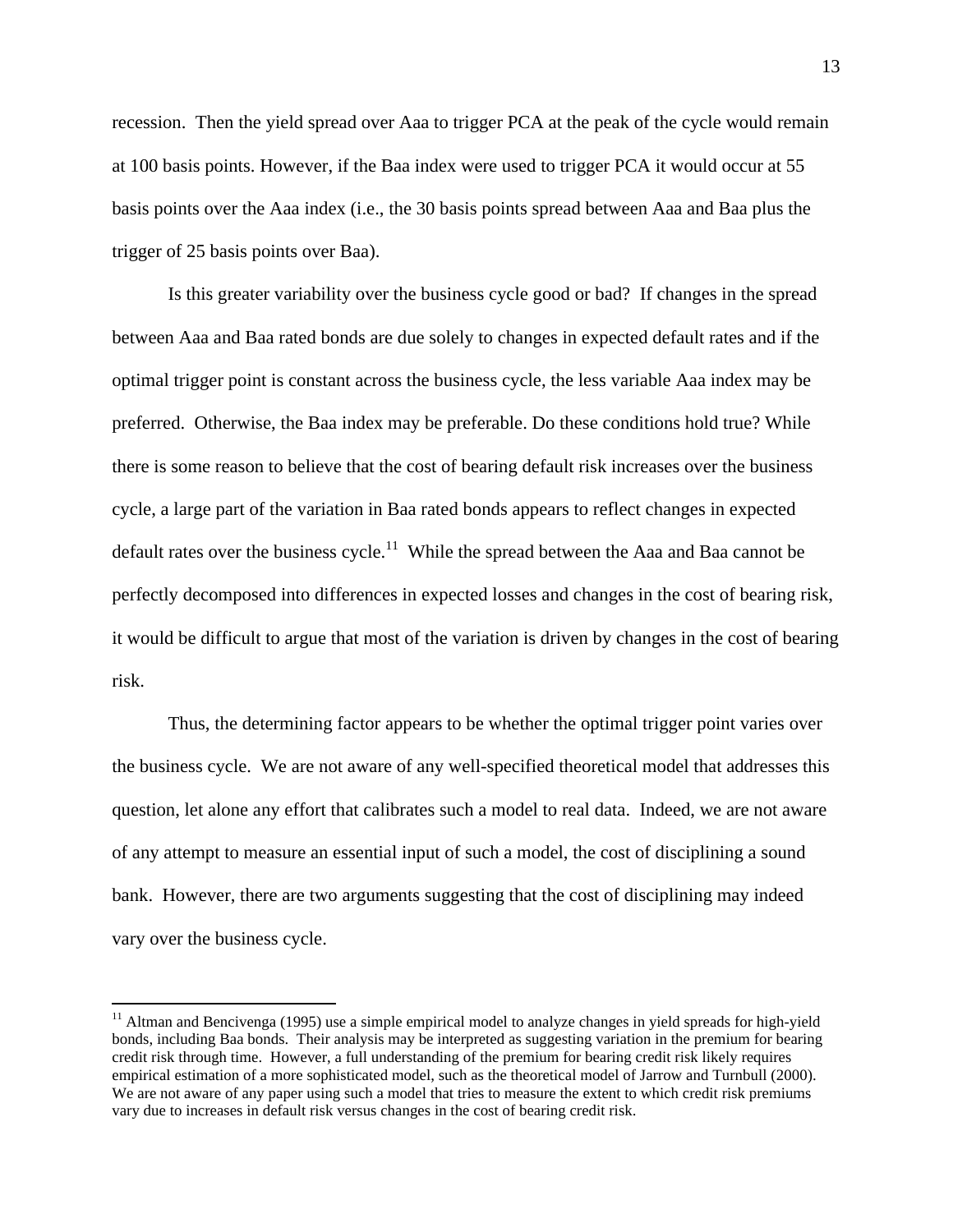Supervisors have long argued that the mistakes that cause a bank to fail are typically made during booms and are merely revealed by financial distress and failure during economic slowdowns. This line of reasoning suggests that the supervisors should impose tighter requirements during periods of economic strength to discourage excessive risk taking, which is when spreads between Aaa and Baa bonds are near their low points. As the above example illustrates, calibrating spreads over a Baa index to produce similar results to spreads over Aaa during an economic slowdown will result in spreads using the Baa index being more restrictive during economic booms.

Another argument frequently made is that the costs of disciplining banks are greater during recessions than during expansions because doing so during recessions may reduce bank lending and exacerbate the decline. This somewhat contentious argument has focused most recently on the potential procyclicality of bank capital standards [see Blum and Hellwig (1995), Kwast et al. (1999), Clementi (1999), Meyer (1999), Carpenter, Whitesell and Zakrajsek (2001), Altman and Saunders (2001), Borio, Furfine, Lowe (2001), and Danielsson, et al. (2001)].<sup>12</sup> The procyclicality also arises if SND spreads are used to initiate supervisory action, and the extent of the problem varies with the basis used to calculate the spread. Returning to the earlier example, suppose that a PCA trigger is set to produce similar results at the peak of the business cycle, at 55 basis points over the Aaa index or 25 basis points over the Baa index. During an economic slowdown PCA will still be triggered at 55 basis points over the Aaa yield. However, to get the same effect, the yield on a bank's SND would have to rise to 100 basis points over the Aaa index if PCA is triggered by the Baa index. Thus, using spreads over Baa corporate bonds will partially address this "problem" as credit risk effects are embedded in both yields included in the

 $12$  However, by its very nature, any form of regulation can be expected to be somewhat procyclical.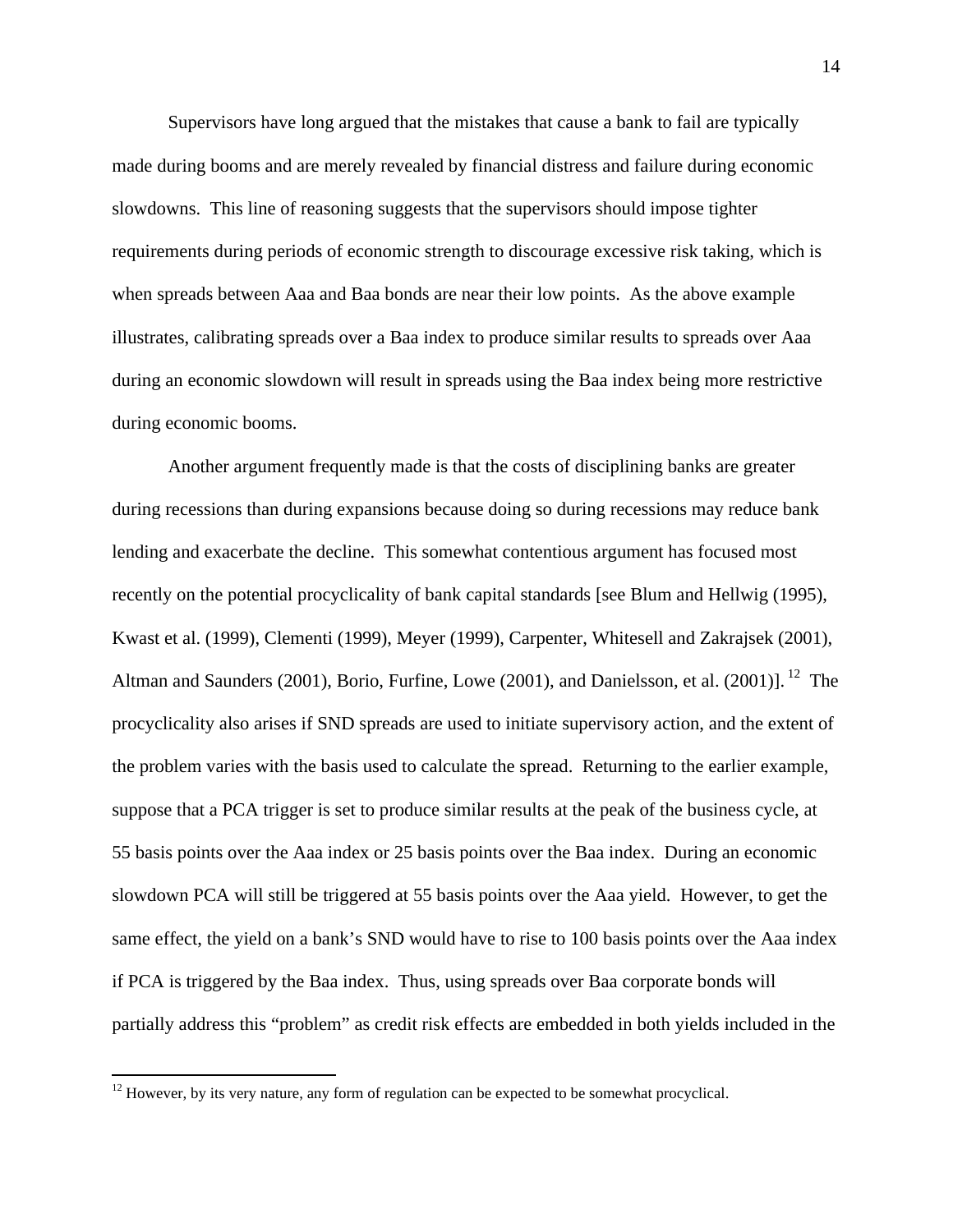spread. The result is that spreads over Baa would not widen as much during slow economic times as would a spread based on Aaa bonds.

Thus, a case may be made that the PCA trigger should be based on an index that varies with the business cycle. This case provides a plausible basis for using the Baa index. Furthermore, the most comprehensive proposal to date to use SND yields in PCA, Evanoff and Wall (2000c), uses junk bond yields as triggers for PCA, rates that are more closely approximated by the Baa rates than Aaa rates over the business cycle. Thus, while Table 1 reports logit regression analyses using spreads over Treasuries and Aaa yields, our primary focus is on spreads over Baa yields.

#### *4.3 Method of analysis: Cases where yield spreads likely overestimated bank risk*

There are a number of potential reasons why using the SND spread may overpredict the number of problem banks. The analysis below focuses on two reasons that are thought to be particularly important for this study. First, the depth of debt markets for smaller institutions may be somewhat limited. Most SND proposals recognize that bond issues by smaller banks are likely to have higher liquidity premiums because the issue size is smaller and may attract less attention from bond analysts. Hence, smaller banking organizations are typically excluded from mandatory SND issuance requirements.<sup>13</sup> As a rough first approximation, we consider any SND issue by a bank not among the largest thirty in that year to be likely to have a higher liquidity premium. These banks are then excluded from further analysis.<sup>14</sup>

 $^{13}$  For example, Evanoff and Wall's (2000a) proposal would require only the largest 25 banks to issue SND. Most of the discussion in Kwast et al. stresses the debt of the top 50 U.S. banking organizations.

<sup>&</sup>lt;sup>14</sup> While this partially addresses the liquidity issue there may still be a time dimension to liquidity (e.g., ad hoc events or cyclical effects) that we are not capturing. In earlier work we attempted to account for this by allowing for fixed time effects in the empirical analysis and the results were not appreciably changed. However, this is an important issue that merits future work to develop a more accurate signal of firm condition.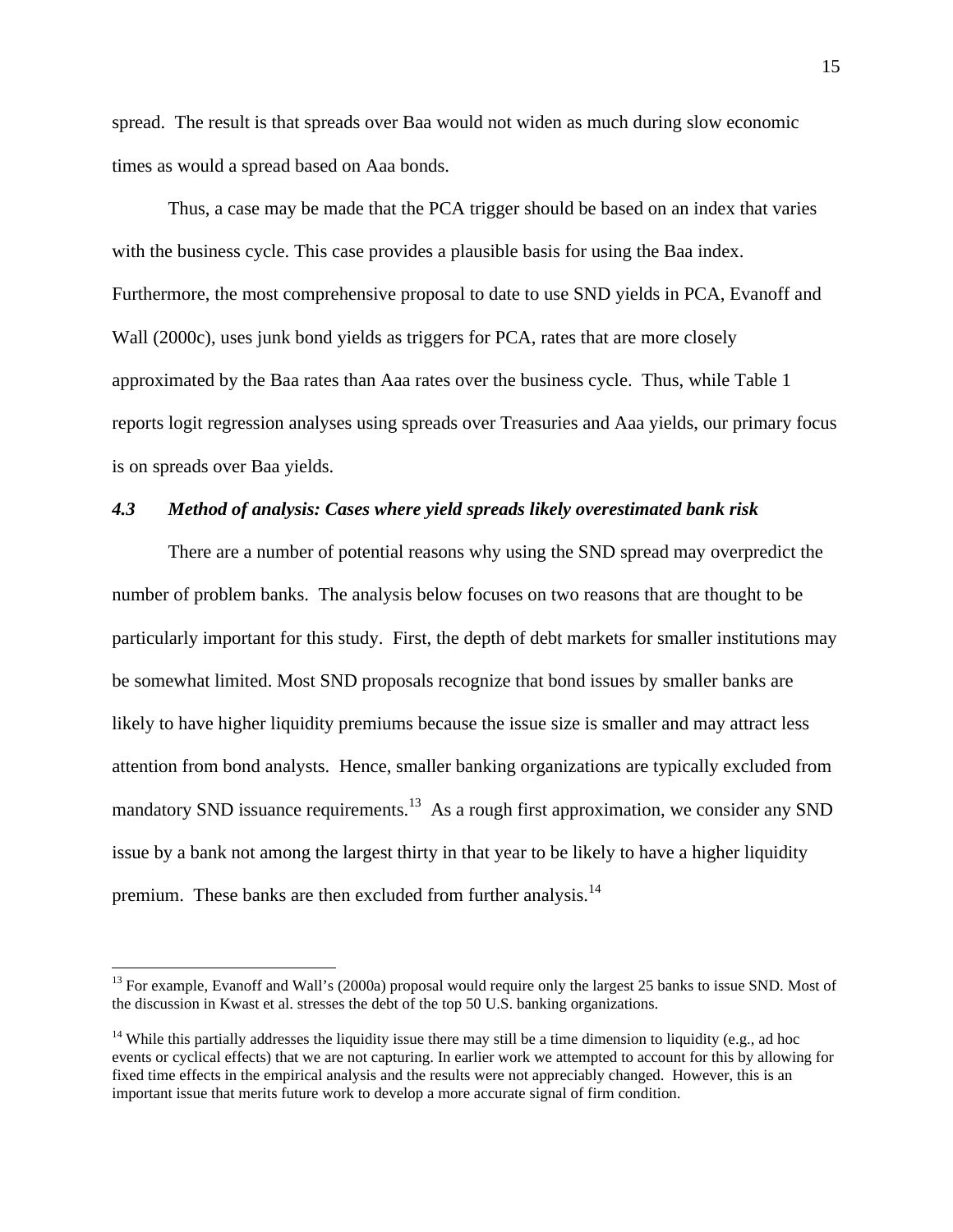Second, the available Baa indices group bonds into three categories based on their maturity.<sup>15</sup> This grouping results in a potential maturity mismatch between the maturity of particular SND issues and the Baa index. We find evidence of such a mismatch in that for some bank SND issues, the maturity-matched yield on Treasury securities exceeded the yield on the appropriate Baa index.<sup>16</sup> As a crude control for this maturity mismatch, we exclude all SND issues where the yield on its Baa index is less than 15 basis points over the yield on maturitymatched Treasuries.

## *4.4 Method of analysis: Evaluating the accuracy of the yield spreads and examination ratings*

After accounting for the abovementioned potential data concerns, the remaining observations will be evaluated to determine when the SND yields identified a problem that was apparently not being reflected in the examination rating. This part of the empirical analysis is made more complicated by our inability to objectively determine the true condition of the bank. Unfortunately, the problem of the lack of an independent measure of a bank's true condition is unavoidable in analyzing an independent signal of bank risk. Thus, we examine a variety of measures while being careful to note any limitations on the conclusions that can be drawn from the results. Our procedure will be to use a variety of accounting and financial market measures to identify banks that appear to be financially distressed at the time of the examination or that appear to become distressed shortly after the examination.

We use two measures of supervisory concern about the bank. The first measure is whether the bank is been re-examined within a six-month period. Bank supervisors ordinarily go

<sup>&</sup>lt;sup>15</sup> We could not have avoided this problem with the Aaa indices because those bonds are grouped into similar maturity indices.

<sup>&</sup>lt;sup>16</sup> The maturity matching is done by interpolating between the two Treasury securities closest in maturity.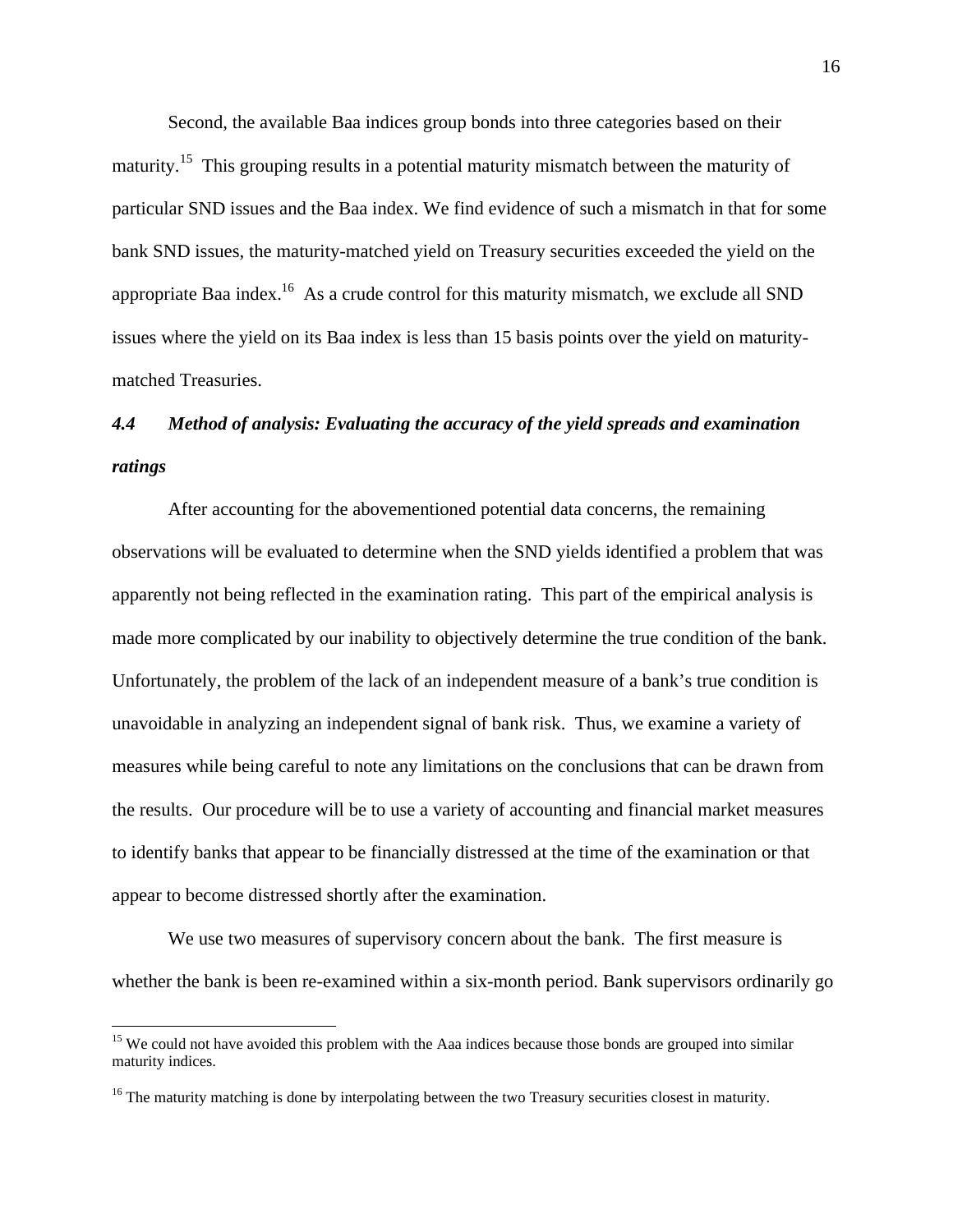at least one year between examinations. However, in some cases in our sample, the supervisors appeared to be substituting frequent exams for lower CAMEL ratings and discussions with examiners indicate that this procedure has been followed for some banks at certain times.<sup>17</sup> The second measure of supervisory concern is whether the bank has been or will be rated less than satisfactory within one year of the current rating.

Accounting ratios are accounted for via parameter estimates from econometric models aimed at identifying problem banks. The econometric model approach is more likely to yield an objective risk measure; thus, we use what the U.S. bank regulatory agencies typically term "early warning models." These models use accounting data to identify potential problem institutions to help guide the use of examination resources.<sup>18</sup> If these models show that the banks identified by the yield spreads were good candidates for downgrades, that result would be consistent with SND yield spreads correctly signaling the bank is high risk.

We use two early warning models to identify banking organizations that were good candidates for downgrades both at the time of the examination and over several subsequent quarters. The first is that of Gilbert, Meyer, and Vaughan (GMV) (2000). The model is designed to predict future bank supervisory rating downgrades to less than satisfactory condition (CAMEL 3, 4 or 5) based on current accounting data. It is more flexible than other early warning models commonly used by supervisors in that it emphasizes the potential for a deterioration in bank

 $17$  This indicator is not perfect. A follow-up exam may occur for other reasons such as to evaluate the safety and soundness implications of a proposed takeover. However, in most cases in our sample there appears to be confirmation of supervisory concern in the form of repeated re-examinations over the same time period, or signals from one or more of our other indicators. In addition, the fact that the supervisors are substituting exam frequency for lower CAMEL ratings does not necessarily imply that the supervisors are failing to impose adequate discipline. We do not have information on the recommendations made by supervisors to these banks or on what action the supervisors threatened to take if their recommendations were not followed.

<sup>&</sup>lt;sup>18</sup> Krainer and Lopez (2001) augment these models with information from equity markets and find the additional information to be of value in predicting future regulatory ratings.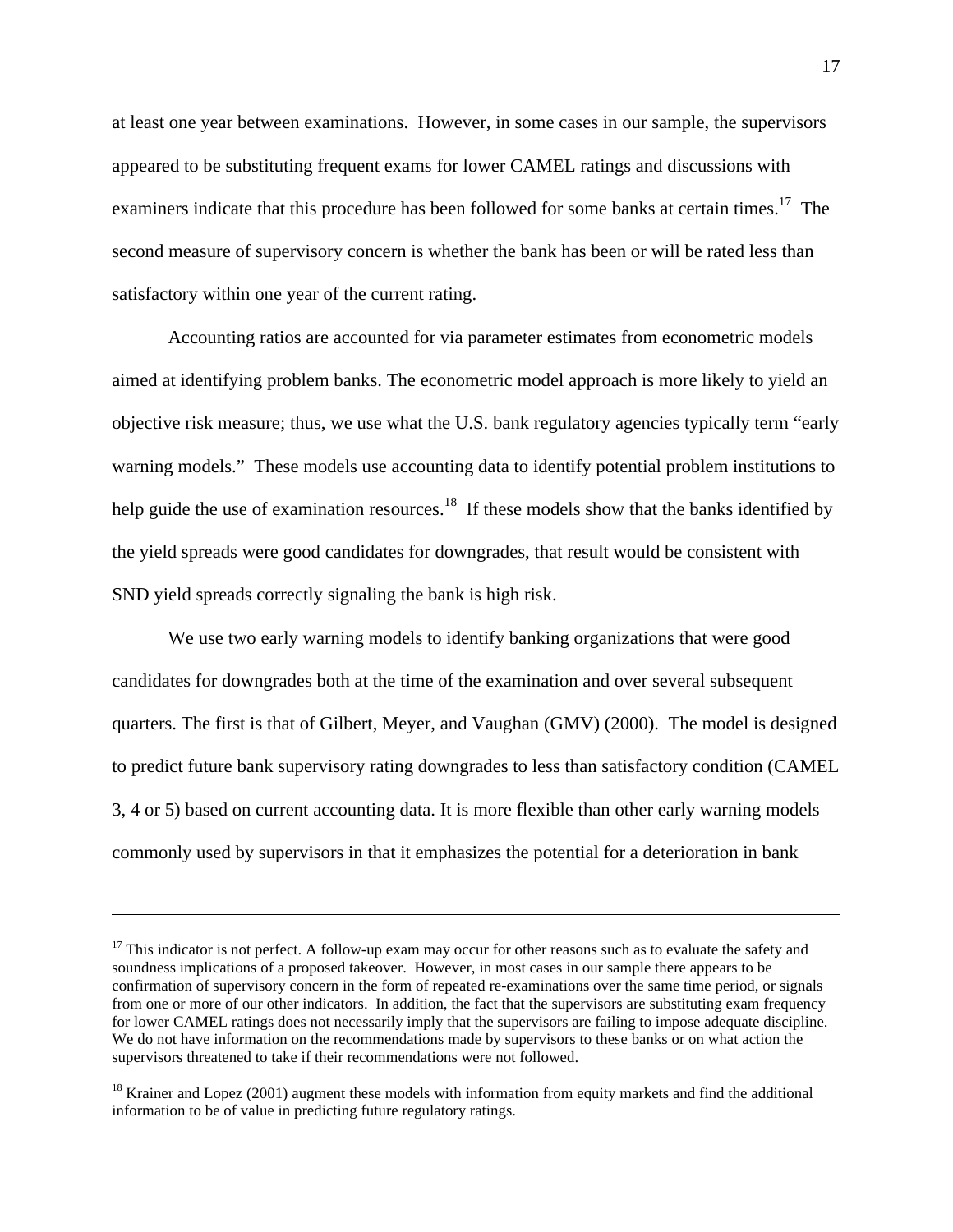condition rather than bank failure, a much more common phenomena during our sample period. As such, parameter estimates are allowed to vary through time to more accurately account for changing influences on bank condition. Where appropriate, we also augment the results of the GMV model with those of the Federal Reserve's "System to Estimate Examination Ratings," or SEER risk rank model, which is used to predict the probability of bank failure.<sup>19</sup> The GMV ratings are obtained the paper's authors and the SEER risk rankings are obtained from confidential Federal Reserve supervision files.

Both SND ratings and common stock prices may yield information on the financial condition of banking organizations. We focus on the market-to-book ratio as a rough measure of the equity market's evaluation of a bank. Another plausible measure would be market-adjusted equity returns, but negative equity returns may be caused merely by a firm's transition from having great earnings prospects to having mild difficulties that should not be sufficient to trigger PCA. Another alternative is the price-to-earnings ratio but the interpretation of this ratio is less clear when a bank suffers losses. Results consistent with the supervisors exercising forbearance would be: (1) low debt ratings, (2) the equity market measure indicating problems before the satisfactory examination rating is assigned, and (3) the equity market measure indicating a problem after the examination rating is assigned. The bond ratings are obtained from *Moody's Banking and Finance Manual* various issues. Market-to-book ratios are obtained from the *American Banker* for the last business day in each quarter.

#### **5. Empirical results**

 $\overline{a}$ 

Our empirical analysis focuses on 74 banks with SND spreads over Baa bonds of 25 basis points or more. The choice of 25 basis points, while partly arbitrary, is also based in part on the

<sup>&</sup>lt;sup>19</sup> For a discussion of the model see Cole and Gunther (1995) and GMV (2000). The SEER model is less flexible in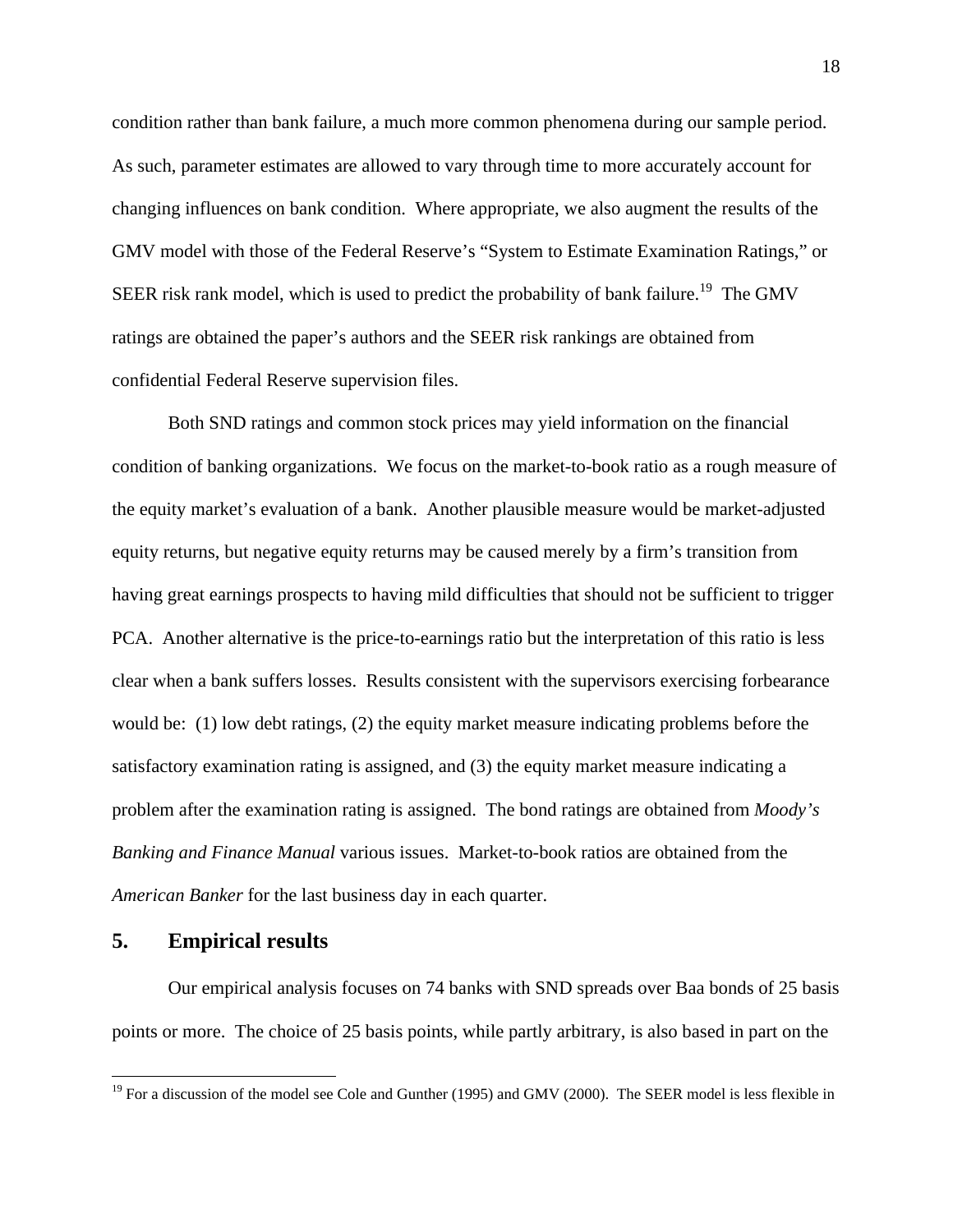logit regression results in the first column of Table 1. Both the logit regression analysis and an arbitrary cutoff of 25 basis points correctly classify 6 of the 8 banks with CAMEL ratings of 3 or 4. This cutoff is also somewhat in line with the proposal of Evanoff and Wall (2000a) to tie PCA considerations to SND trading at yields comparable to those of below-investment-grade debt. This criterion also classifies 68 additional banks (20% of the highly rated banks) as problem institutions although the supervisory rating suggested otherwise. As mentioned above, the misclassification may occur for a number of reasons including the possibility that SND markets simply incorrectly classify low-risk institutions as high-risk. We evaluate this possibility. The first subsection compares the high-spread banks with the remainder of the sample, next subsection further analyzes the characteristics of the high-spread banks and the final subsection summarizes the lessons learned from the empirical analysis.

#### *5.1 High-versus low-spread banks*

 $\overline{a}$ 

A comparison of the banks with high spreads versus those with low spreads is found in the first two columns of Table 2. The results presented in the first three rows suggests there is little difference in capital adequacy ratios between the high-and low-spread groups, in either a statistical or economic sense. We also found that there was essentially no difference in an ordinal PCA capital adequacy measure taking on values from 1 to 5 depending on whether the bank is considered Well Capitalized, Adequately Capitalized, Under Capitalized, Significantly Undercapitalized or Critically Undercapitalized, respectively, under the guidelines introduced in the early 1990s under the FDICIA. This index is of particular interest since it is the measure currently being used to trigger PCA.

that bank failures have been so rare during the 1990s that the parameter estimates have been frozen throughout the period.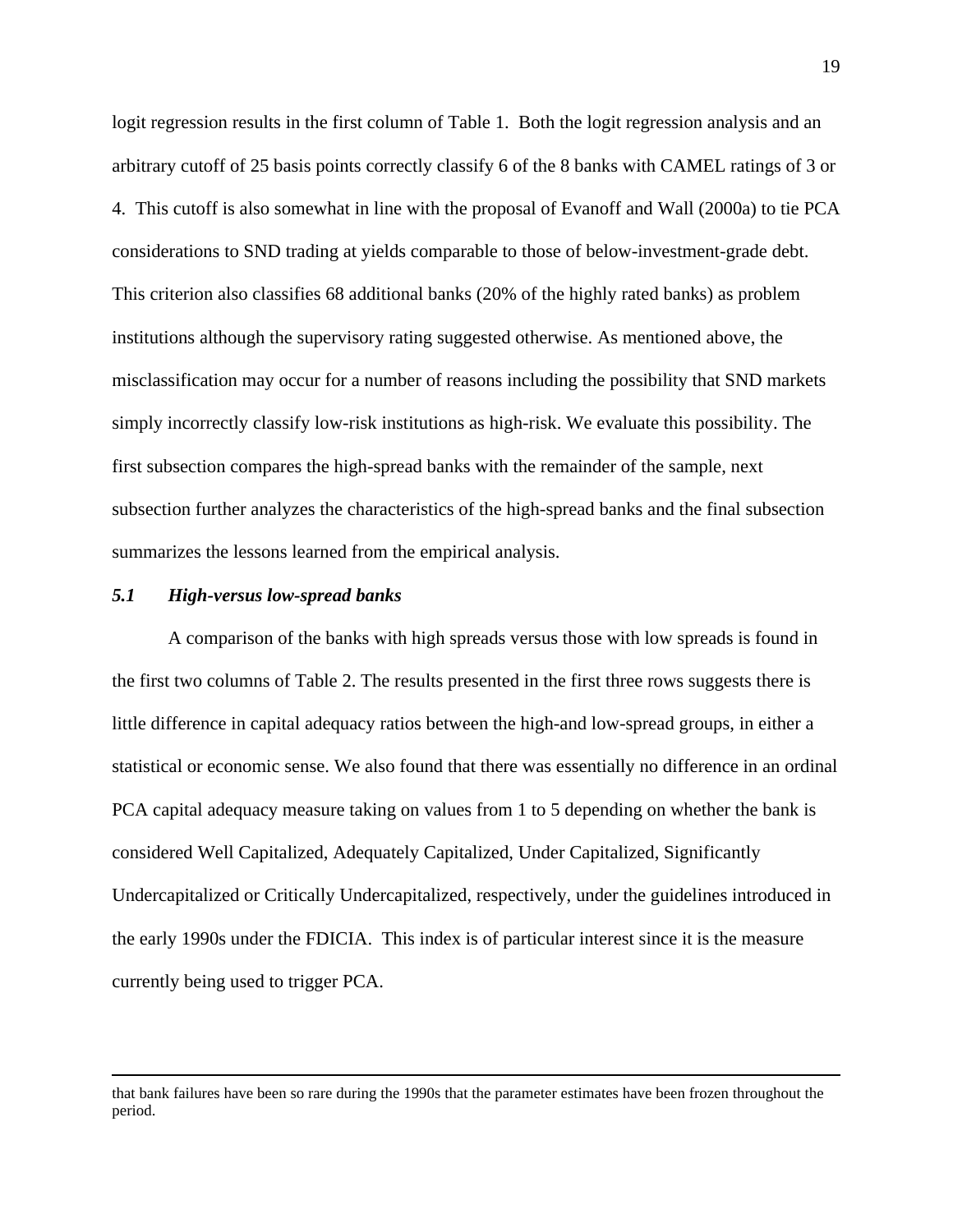Substantial differences, however, across the two subgroups can be seen using alternative criteria to measure potential bank problems. To incorporate information from early warning models, two alternative measures based on the GMV (2000) regulatory downgrade model are presented in Table 2. The first, GMV-1, is a measure of the probability of a downgrade based on beginning of year projections. GMV-2 is based on end-of-year data; thus it measures conditions realized during the year and can be considered more of a current-condition measure while the GMV-1 measure is more forward looking. Each measure is indexed to the mean of the nonproblem bank subsample.

The GMV-1 measure of bank condition for our high-yield spread subsample is over four times that for the other group, suggesting a substantial difference in the potential for downgrades to less than satisfactory status across the two groups.<sup>20</sup> Results using the GMV-2 measure similarly suggest substantial differences. Results using the SEER model (not presented in the table) also indicate significant differences. As a summary measure of the differences, 4% of banks in the non-problem bank subsample have SEER measures greater than twice the overall sample mean. Over 40% of institutions in the problem bank subsample have SEER measures greater than twice the mean. Again, the two subsamples appear to be substantially different based on the problem-bank prediction models in spite of the fact that our SND model generates such a high number of misclassifications based on supervisory ratings.

The difference is even more pronounced if we account for potential noise in the data arising from the inclusion of smaller banks in the sample and imprecise maturity matching of the

<sup>&</sup>lt;sup>20</sup> This forward-looking measure best serves the intended role of the model: to predict future downgrades. The alternative measure (GMV-2) is included for robustness since the actual date of the examination information may be closer to the end of the year. Individual year subsamples were also analyzed since the period could be divided into particularly tranquil and less-tranquil subperiods. There was still a consistent difference across subsamples. One caveat, however, concerns the population of U.S. banks used to generate the GMV (and SEER discussed later) prediction model. Although it includes larger banks, the sample is dominated by smaller institutions. Thus, our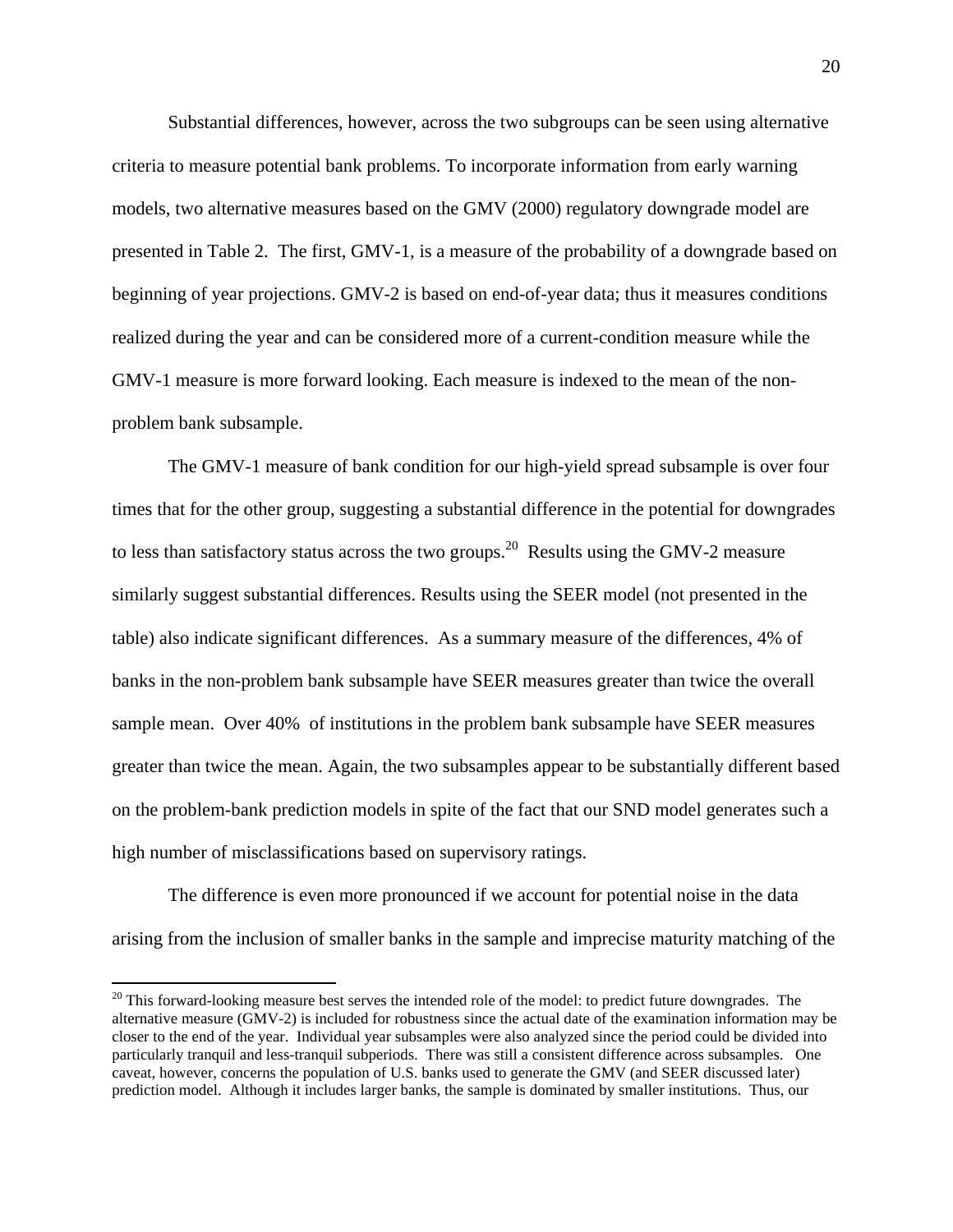SND yields and the Baa bond indices. If we drop these observations, the contrasts between the two subgroups of banks are even more significant. The third column of Table 2 shows the capital ratios and early warning model indices for the predicted problem banks that suffer from potential noise in the data. The final column shows information for the remaining observations predicted to be problem banks.

While the adjustments result in some widening of the difference between the capital ratios of "good" and "problem" banks (not totally surprising given that the small banks are known to hold higher capital levels) the most apparent shift is the significant widening of the differences in the indexes from the early warning models. This difference in early warning indexes reinforces the contention that the two groups of banks are substantially different although most of them fell within the same rating category.

#### *5.2 Analysis of high spread banks*

 $\overline{a}$ 

In this section we separate banks with high spreads into two groups: those that we can explain as either being in agreement with supervisory ratings and those that may have significant noise in their yield spread measures. The remaining unexplained observations are then subject to further investigation.

The observations that are easily explained are summarized in Table 3. The 74 observations are first ranked by spread with a ranking of 1 assigned to the highest spread and a ranking of 74 assigned to the lowest spread. The observations are then separated by these rankings into four sets of 15, and a last set of the 14 observations with the smallest spreads (but greater than 25 basis points). This procedure allows an evaluation of the decline in the accuracy

sample of debt-issuing banks would not be a representative sample of banks from which the model parameter estimates were generated.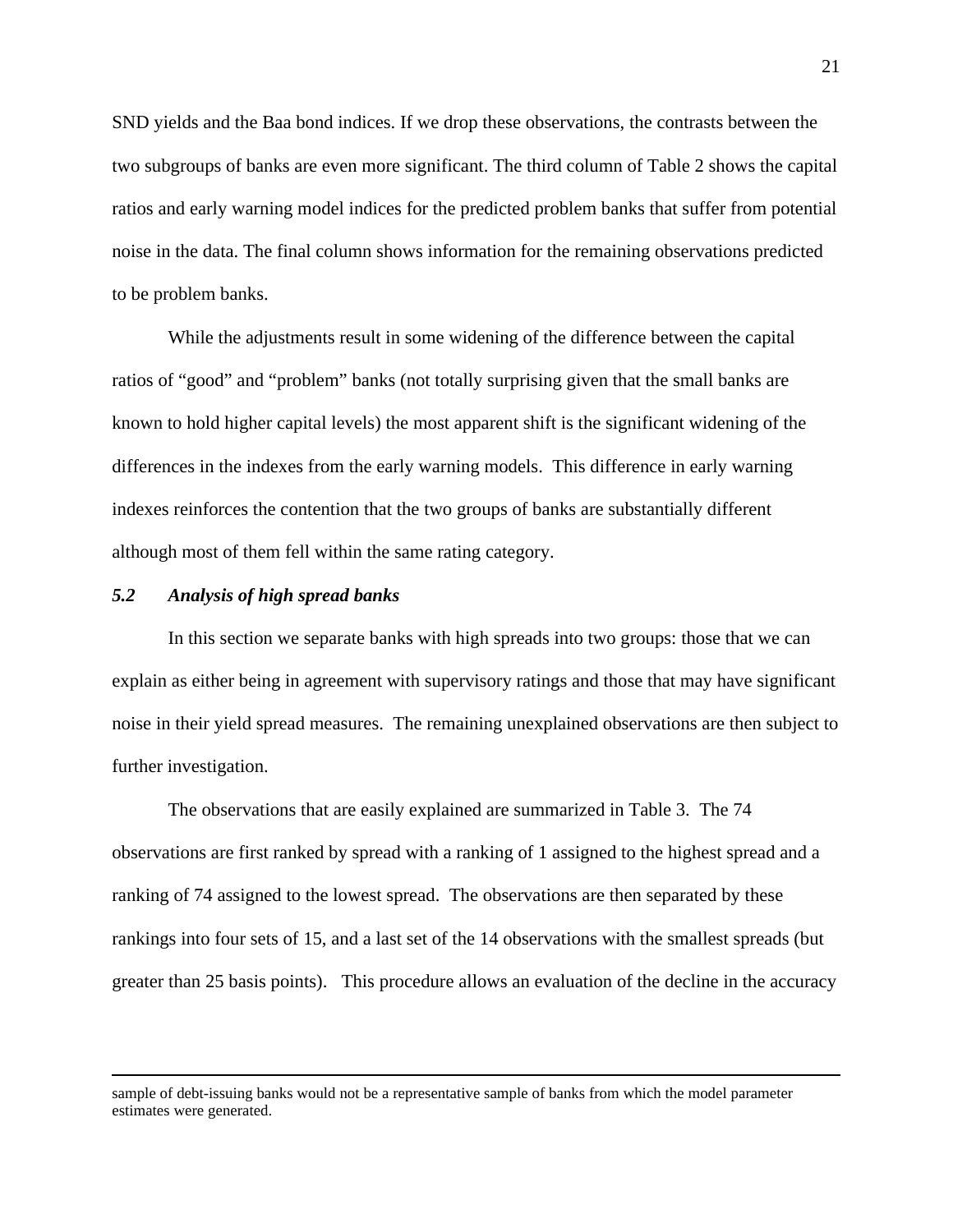of the spread measure as yield spreads decline while at the same time providing ample protection for the confidentiality of individual bank exam ratings.

The second column contains the number of observations in each set where the bank is rated less than satisfactory (CAMEL or BOPEC rating of 3 or 4). These are the observations where the yield spreads and the supervisors appear to be reaching similar conclusions. For example, among the banks with the largest 15 yield spreads, one bank was rated less than satisfactory by the supervisors.

The third column contains the number of observations with potentially noisy data, either because the observations came from a smaller bank or because it appeared to have a maturity matching problem. For example, five banks with spreads ranked between 16 and 30 in our sample fall into the category of banks with potentially noisy data. The fourth column contains the unexplained observations where the bank received a satisfactory rating and there is no obvious indication that the spread measure contains unusual noise.

Table 4 provides an analysis of the unexplained misclassifications. Columns 3 through 7 of Table 4 provide information on the extent to which other risk measures suggest the bank was high-risk. A high early warning score is defined as one at least four times the mean value of the GMV-1 model, GMV-2 model or SEER model (the vast majority of the selected items were for the GMV models). In some cases there may be multiple reasons for classifying the bank as potentially high-risk, thus a bank may be included in more than one of the columns. For example, a bank that was re-examined within six months and had a high early warning score would be included in both of those columns. Column 8 gives the number of banks for which there is no indication of higher risk.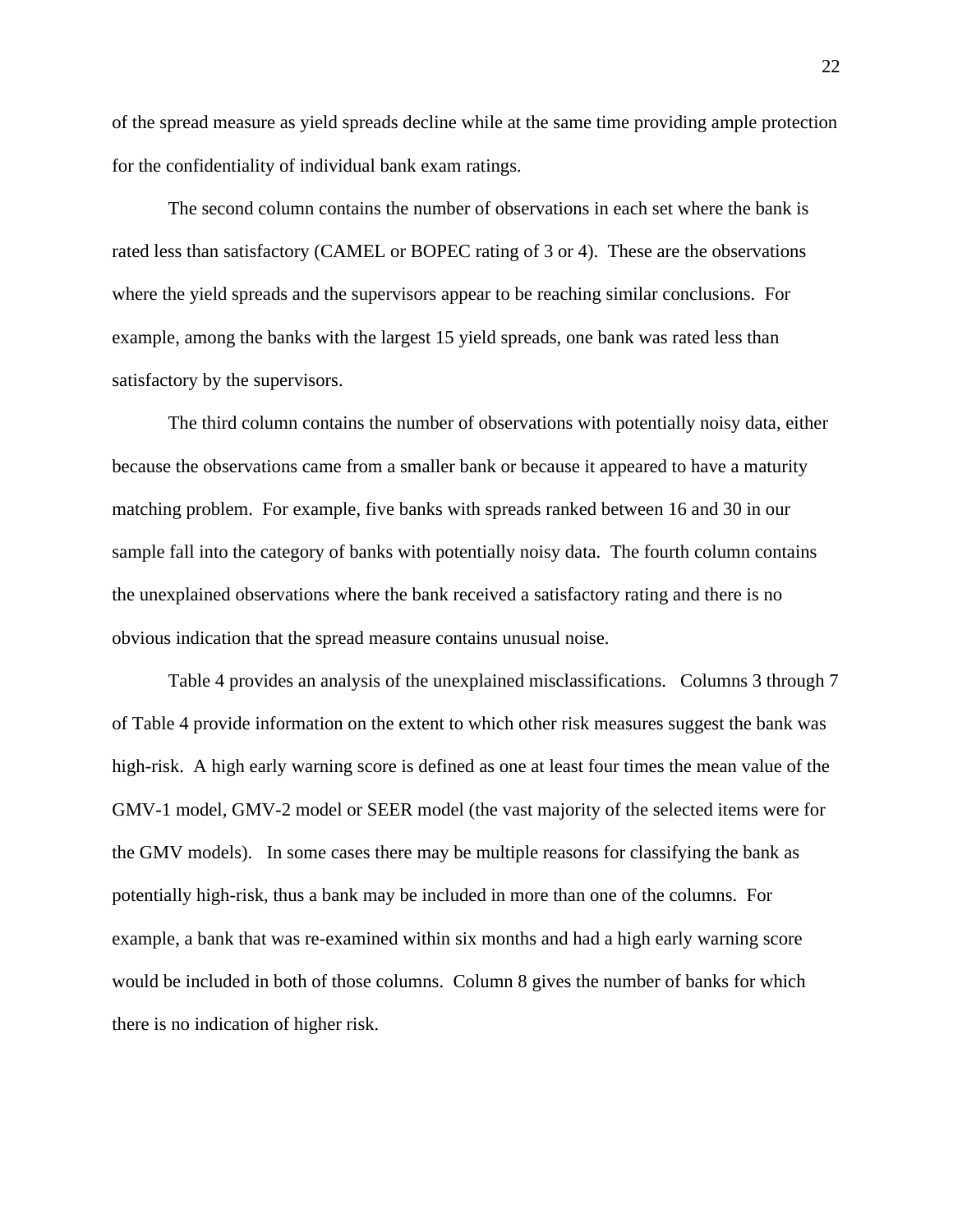The results in Table 4 suggest that a high proportion of the unexplained observations with high yield spreads had one or more indicators that the bank was high risk. Over one-third of the 32 unexplained observations, 12, were re-examined within six months. This number, combined with the six banks that were assigned less-than-satisfactory ratings suggests that almost one-half the banks that SND yield spreads suggested were high-risk, were also banks about which the supervisors had some concerns. One other interesting finding from Table 4 is that while a few of the banks were rated Baa, in general credit ratings appear to be less reliable measures of credit quality than the yield spreads.

After accounting for these indicators of above-average risk, we are left with seven bank observations with no obvious indication of problems. Six of these are bunched relatively close to the chosen trigger threshold, i.e., within twelve basis points (or the banks have spreads over the Baa index of less than 37 basis points). This bunching may suggest that a somewhat higher cutoff would be desirable, depending upon how one weighs the costs of disciplining a sound bank versus the costs of failing to discipline a weak bank.

#### *5.3 Summary and implications*

To summarize, from more thoroughly analyzing the observations for which SND yields and supervisory ratings indicate different risk levels, we are made aware of potential issues that need to be addressed if a SND program is to be introduced. First, signals from the SND market for smaller banks (most likely characterized by smaller issues and thinner markets) may entail liquidity premiums that makes the signal somewhat noisy and less reliable. This finding reinforces the findings of Hancock and Kwast (2001) and stresses the importance of past recommendations to limit SND programs to only the larger tier of banks. Additionally, the need for the collection of more accurate data from debt markets is indicated by the problems found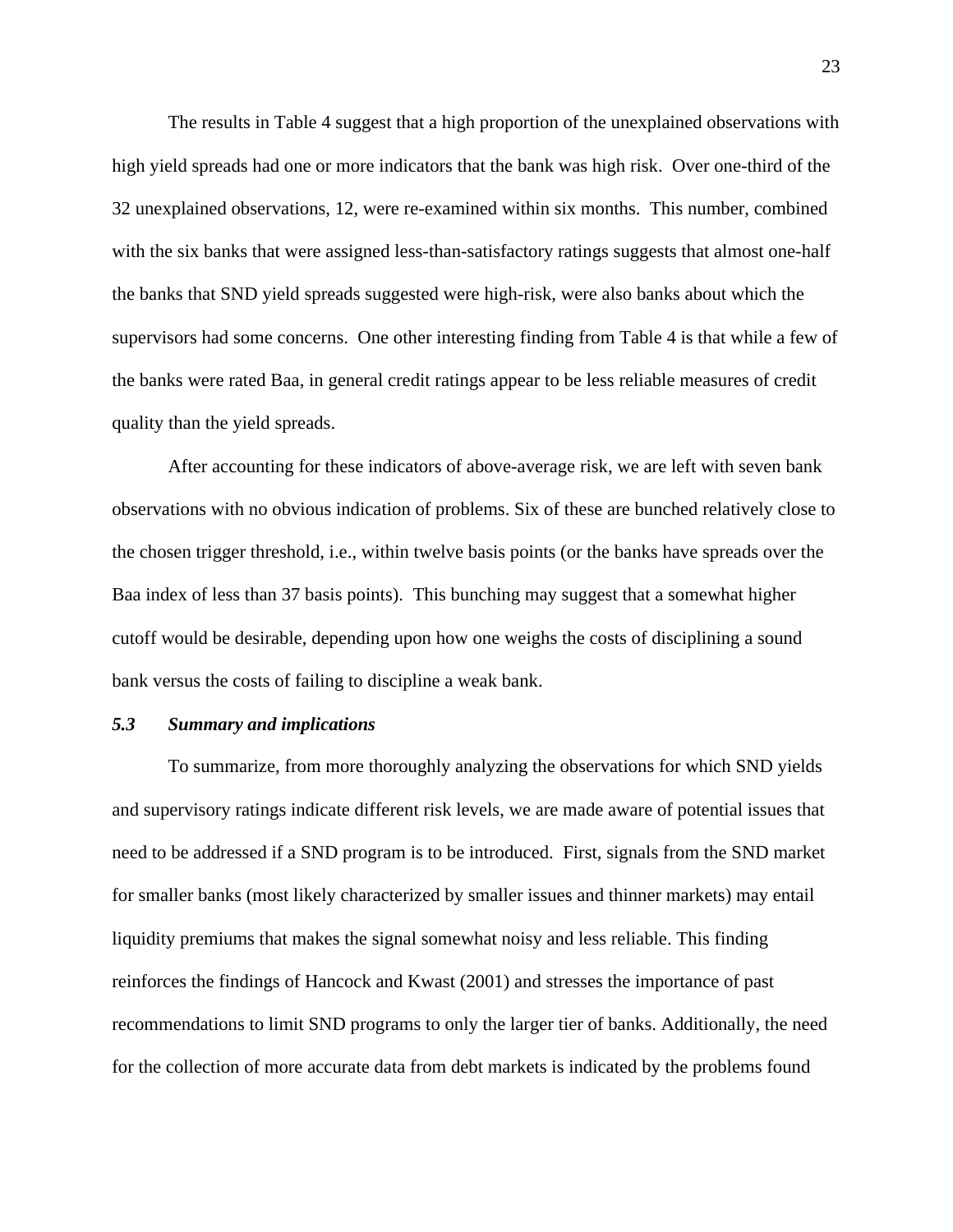with matching the maturity of certain SND issues with that of corporate bonds. Finally, while the discrepancies between the SND and supervisory ratings initially appear quite significant, upon further evaluation it appears that supervisors may have been substituting examination discipline for downgrades as evidenced by the relative frequency of examinations for the misclassified observations. Once the examination frequency, additional accounting information, recent examination records, and market information are accounted for, few of the banks with high SND yield spreads appear to be low-risk. Moreover, most of the banks with high spreads but no evidence of above average risk were near our initial cut-off of 25 basis points. Thus, these results may suggest a cut-off point of 40 basis points would have been better than a cutoff of 25 basis points, depending upon the relative costs of type-I and type-II prediction errors.

#### **6. Summary and policy implications**

Recent recommendations to increase reliance on market signals as a means to discipline bank behavior, particularly for systemically important banks, have generated significant interest in the existing relationship between SND yields and bank risk. This is another study in that vein. We find that spreads are related to measures of bank risk in spite of a number of methodological problems that arise in the use of SND spreads. While we are encouraged that use of SND information can become an integral part of the bank regulatory process, there are a number of issues that need to be addressed.

One of the more important issues deals with data availability. While Treasuries have advantages in that there is relatively rich information on the maturity structure, there are also problems in that spreads based on Treasuries could vary for reasons that are not related to the riskiness of a particular bank and the depth of the market could be affected in the future as the supply of bonds decreases. Concerning the use of corporate securities as the basis, the major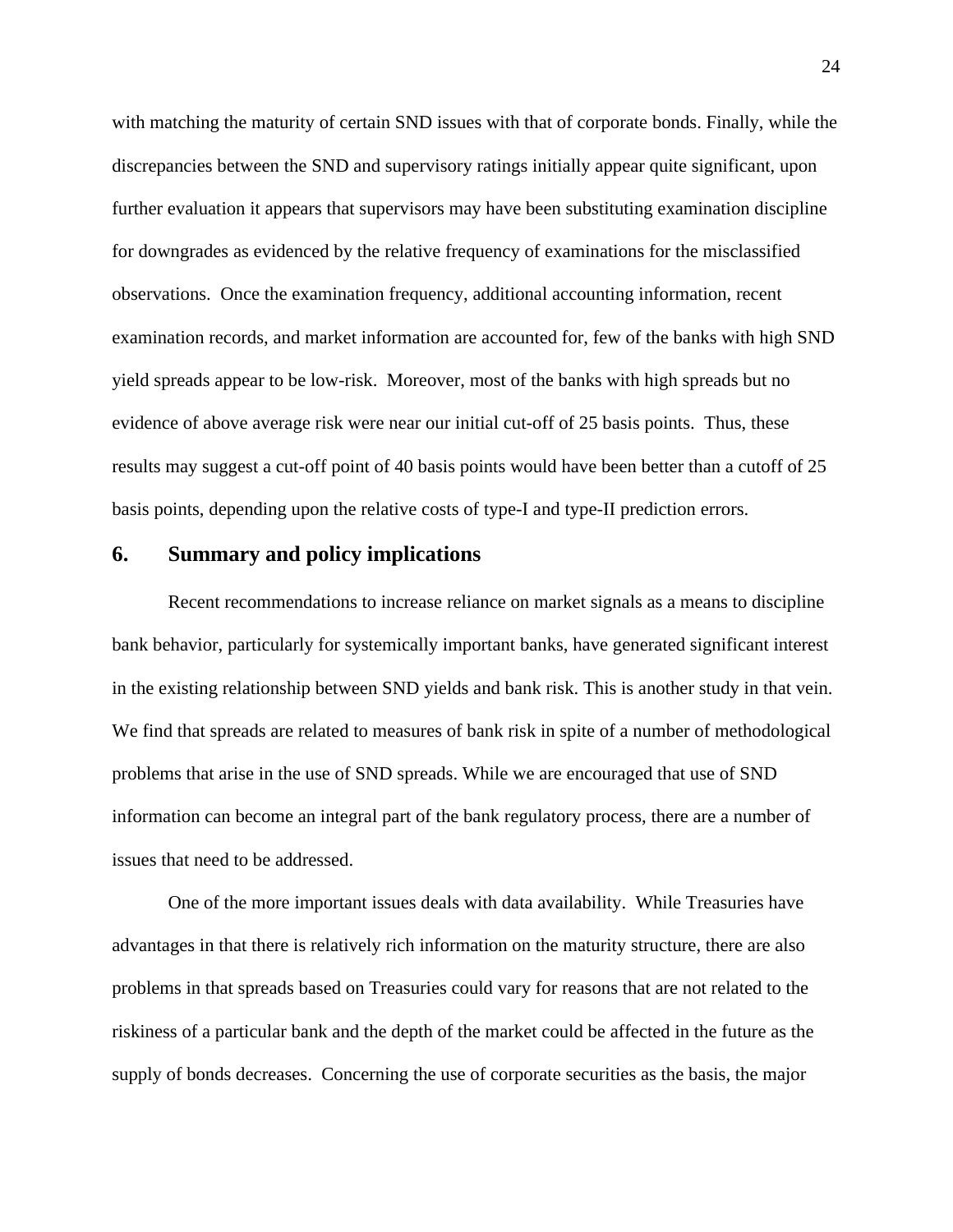issue involves problems with accurately matching the maturity structure of bank and other corporate bonds. Thus, again there is the potential for noise in the data with no obvious means to appropriately adjust for maturity without the development of new data sources. There are additional problems for smaller banks as a result of the relatively thin market for their securities and the potential for a resulting lack of meaningful market revelation.

One issue related to the use of SND yields to initiate PCA concerns the quality of the signal and potential inflexibility on the part of the supervisors. That is, it has been argued that SND may be too blunt an instrument for use in PCA. However, there are a number of alternative means by which it could be incorporated into the PCA process without necessarily replacing capital ratios as the trigger to initiate prespecified actions, particularly in the short term until supervisors/regulators become more comfortable with the instrument and the markets develop and deepen. The current practice in the United States is to use the SND yields as an additional input in the supervisory review process in a manner similar to the way bank equity prices might be used. However, SND yield spreads are not to incorporated into PCA. This seems to result from the concern that binding enforcement might be somewhat draconian and could initiate unnecessary interventions [e.g., see Meyer (1999)]. Yet evidence suggests that excluding SND spreads from PCA limits PCA's effectiveness and permits forbearance. A potential compromise might be to have two PCA triggers: one driven by capital guidelines (with the current required supervisory actions) and one by SND spreads. However, with respect to the SND triggers, supervisors could satisfy their PCA requirements either by initiating the required corrective action when the trigger spreads are reached or by publicly documenting why the action is unnecessary. At a minimum the documentation will discourage forbearance, but it will allow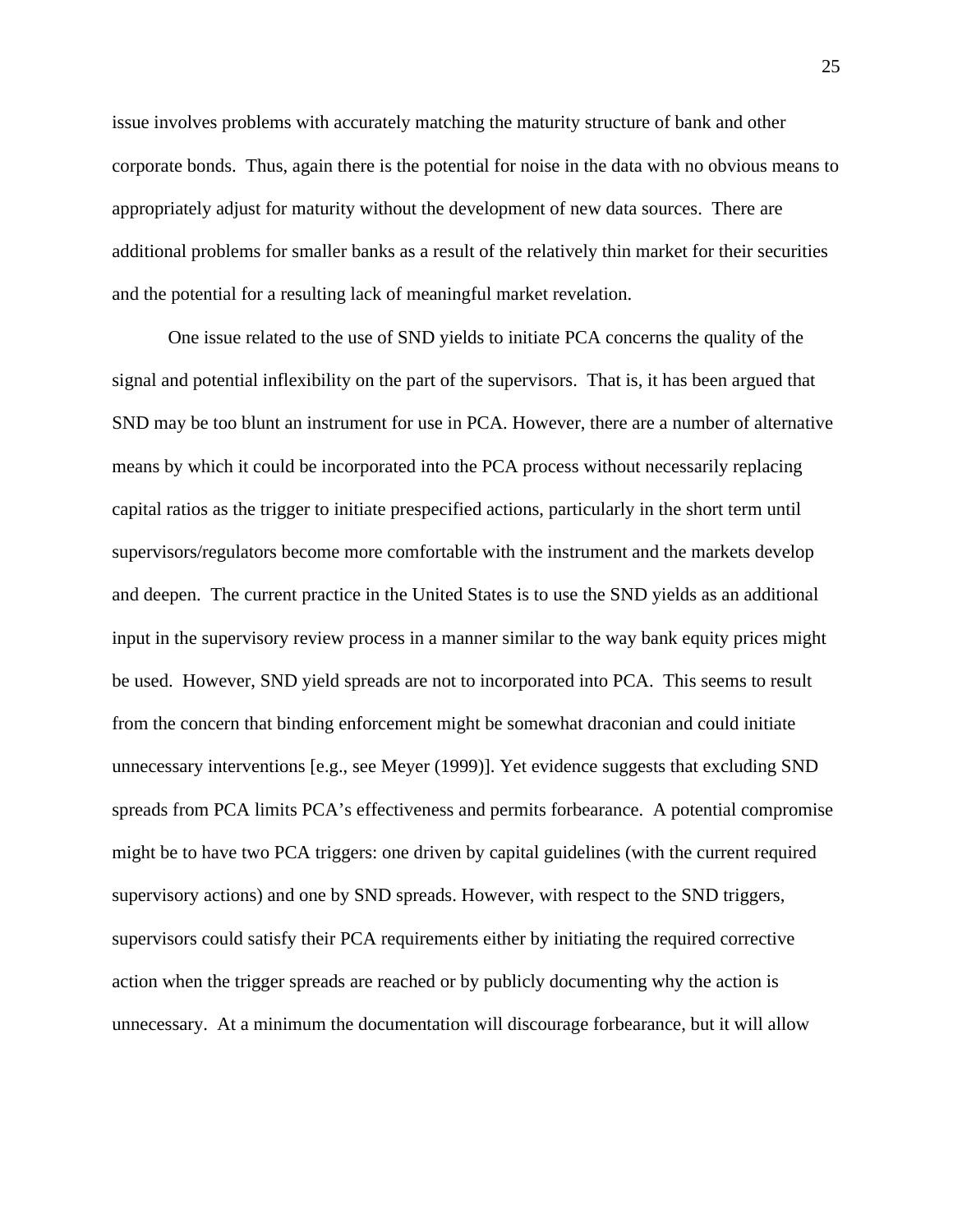markets and supervisors to get use to the new PCA guidelines without the fear of unnecessarily draconian restrictions.

Finally, there also continues to be significant uncertainty in many quarters about the informational content of SND spreads. While much has been learned about the U.S. SND markets in recent years, there are still significant uncertainties concerning how effective such a program might be. As a result of the well-known Lucas critique, this is a classic Catch-22 problem. Until a mandatory SND program is initiated, the typical problems raised in this and other studies concerning the extraction of an accurate market signal from SND will most likely continue. Once initiated, a mandatory issuance policy will affect the depth and effectiveness of the bank SND market, and the behavior of regulated firms will most likely change significantly in response to the policy. Without going forward with such a program, there will continue to be concerns about market depth and the informational content in the yields. Issues about data noise, maturity structure, market depth, and distortions associated with imbedded options on some, but not all, issues will continue to dominate the debate. Given the apparent relatively low cost of implementing such a plan and the potential gains from its implementation, there appears to be merit in moving forward to give SND a larger role in the capital structure of larger banks and in the supervisory process.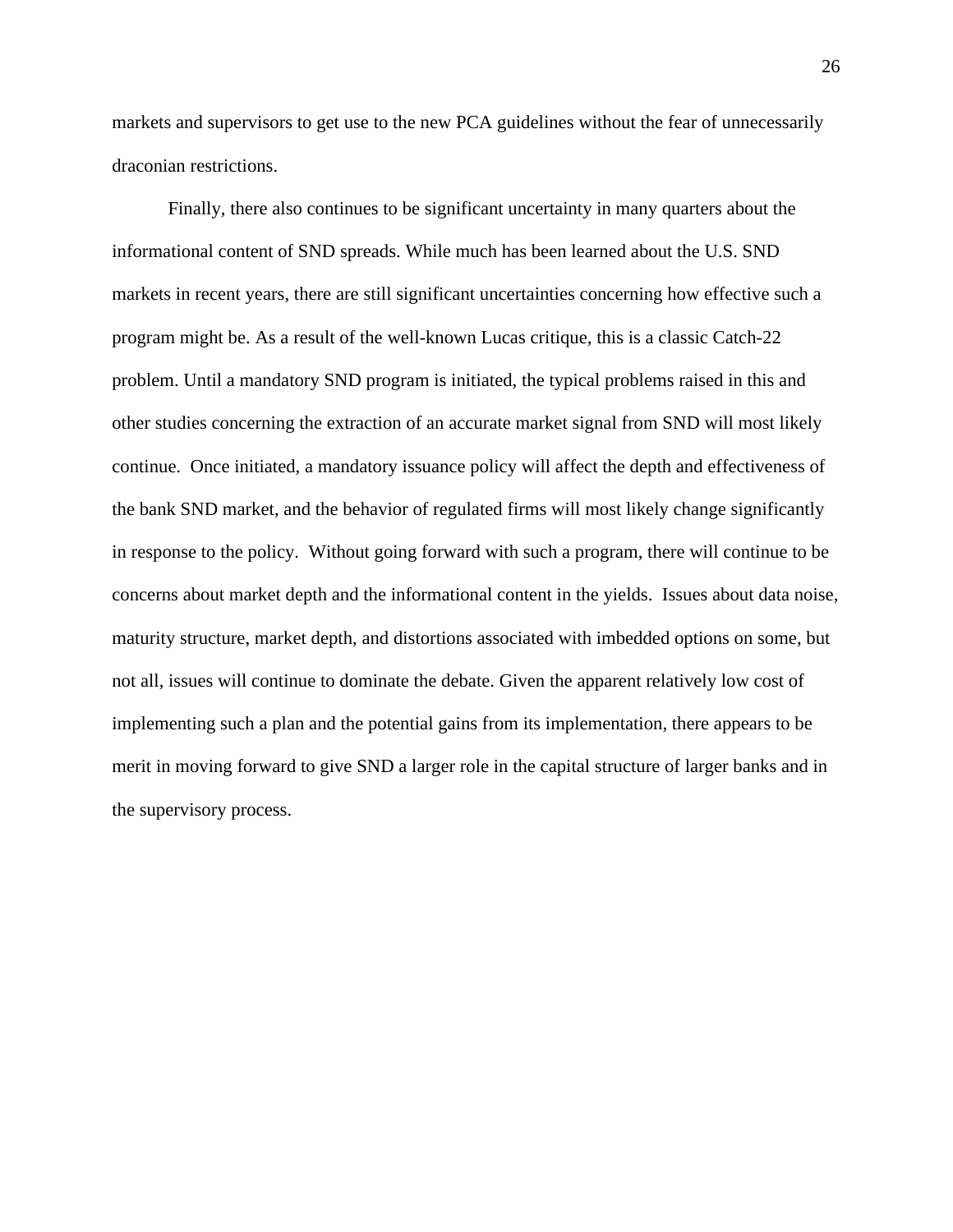#### **REFERENCES**

Altman E. I. and J. C. Bencivenga. 1995. A yield premium model for the high-yield debt market. Financial Analysts Journal 51 (5), 49-56.

Altman, E. I. and A. Saunders, 2001. An analysis and critique of the BIS proposal on capital adequacy and ratings. Journal of Banking and Finance 25, 25-46.

Bank for International Settlement, 2001. The New Basel Capital Accord. Consultative Paper Issued by the Basel Committee on Banking Supervision, June.

Benink, H. A. and R.H. Schmidt, 2000. Agenda for banking in Europe. in Bank Fragility and Regulation: Evidence from Different Countries and Different Times*.* G.G. Kaufman, editor. JAI Press, Greenwich.

Benston, G. J., R.A. Eisenbeis, P.M. Horvitz, E.J. Kane, and G.G. Kaufman, 1986. Perspectives on Safe and Sound Banking. MIT Press, Cambridge Mass.

Blum, J. and M. Hellwig, 1995. The macroeconomic implications of capital adequacy requirements for banks. European Economic Review 39, 739-749.

Borio, C., C. Furfine, and P. Lowe, 2001. Procyclicality of the financial system and financial stability: issues and policy options. Mimeo, Bank for International Settlements.

Calomiris, C.W., 1997. The Postmodern Bank Safety Net: Lessons from Developed and Developing Countries, American Enterprise Institute for Public Policy Research, Washington D. C..

Calomiris, C.W., 1998. Blueprints for a New Global Financial Architecture. American Enterprise Institute, Washington D. C..

Carpenter, S., W. Whitesell, and E. Zakrjsek, 2001. Capital Requirements, Business Loans, and Business Cycles: An Empirical Analysis of the Standardized Approach in the New Basel Capital Accord. Mimeo, August 3.

Clementi, D., 1999. Systemic aspects of the Basel proposals. Speech at a Financial Authority Conference, London, December 2.

Cole, R.A.and J.W. Gunther, 1995. FIMS: A new monitoring system for banking institutions. Federal Reserve Bulletin 81, 1-15.

Danielsson, J., P. Embrechts, C. Goodhart, C. Keating, F. Muennich, O. Renault, and H.Song Shin, 2001. An academic response to Basel II. London School of Economics Financial Markets Group, Special paper no. 130, May.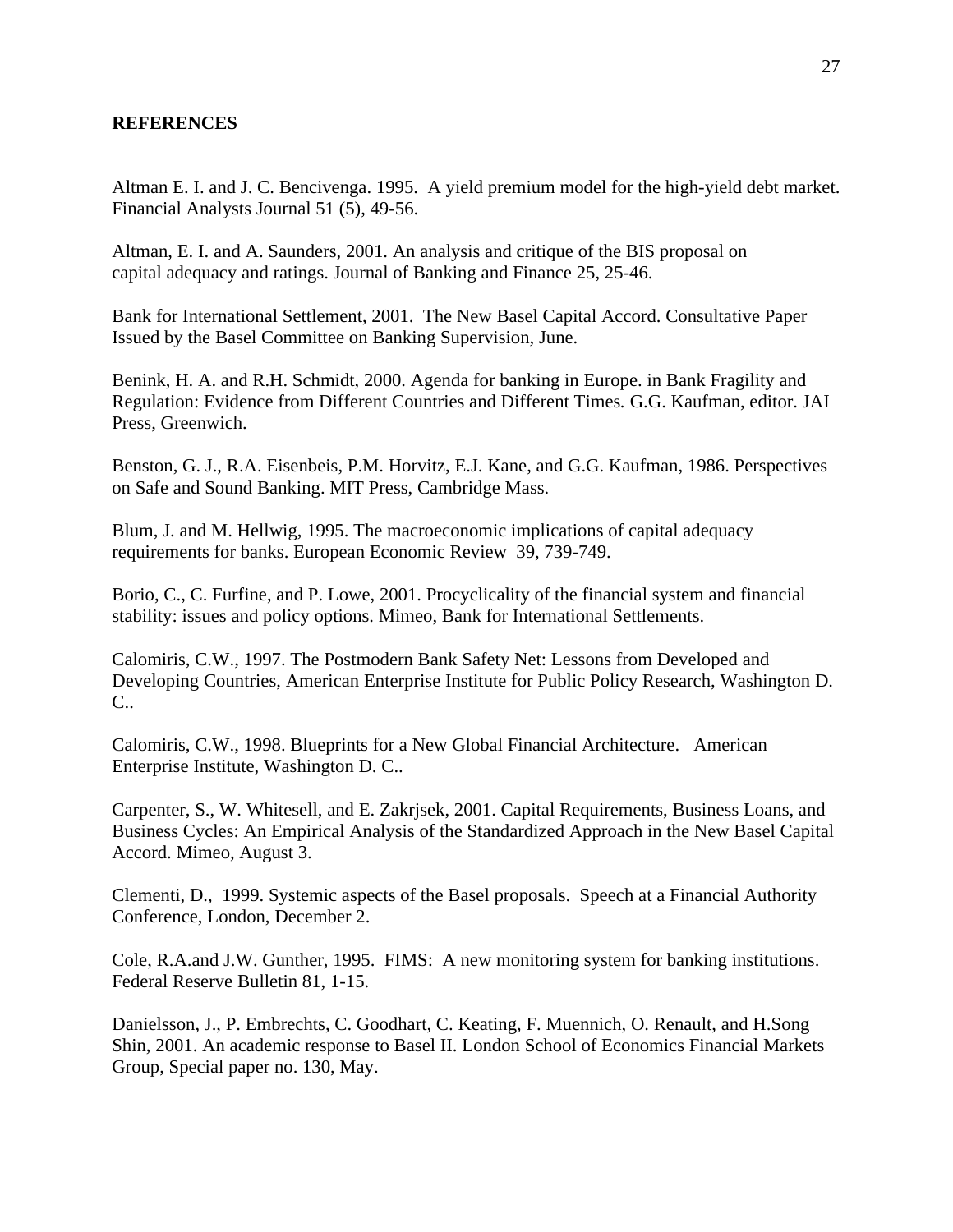DeYoung, R, M.J. Flannery, W. W. Lang, and S. Sorescu, 2001. The informational advantage of specialized monitors: The case of bank examiners. Journal of Money, Credit, and Banking 33, forthcoming.

Evanoff, D.D. and L.D.Wall, 2000a. Subordinated debt as bank capital: A proposal for regulatory reform. Economic Perspectives, Federal Reserve Bank of Chicago, Second Quarter,  $40 - 53$ .

\_\_\_\_\_, 2000b. The role of SND in bank safety and soundness regulations. in Proceedings of a Conference on Bank Structure and Competition, Federal Reserve Bank of Chicago, 480-93.

\_\_\_\_\_, 2000c. Subordinated debt and bank capital reform. in Research in Financial Services: Private and Public Policy. edited by George Kaufman, Volume 12, JAI Press, 53-120.

\_\_\_\_\_, 2001. SND yield spreads as bank risk measures. Journal of Financial Services Research 19, forthcoming.

Ferguson, R.W. Jr., 1999. Evolution of financial institutions and markets: Private and policy implications. Speech presented at New York University, New York, February 25.

Flannery, MJ., 1994. Debt maturity and the deadweight cost of leverage: Optimally financing banking firms. American Economic Review 84, 320-31.

Flannery, M.J., and S.M. Sorescu, 1996. Evidence of bank market discipline in subordinated debenture yields: 1983 – 1991. The Journal of Finance 51, 1347-77.

Gilbert, R.A., A.P. Meyer and M.D. Vaughan, 2000. The role of a CAMEL downgrade model in bank surveillance. in Research in Financial Services: Private and Public Policy. edited by George Kaufman, Volume 12, JAI Press.

Hancock, D. and M.L. Kwast, 2001. Using subordinated debt to monitor bank holding companies: Is it feasible? Journal of Financial Services Research 19, forthcoming.

Jagtiani, J., G. Kaufman, C. Lemieux,.2001. Do Markets Discipline Banks and Bank Holding Companies? Evidence From Debt Pricing . Journal of Financial Research, forthcoming.

Jarrow, R. A. and S. M. Turnbull, 2000. The intersection of market and credit risk. Journal of Banking and Finance 24, 271-299.

Jones, D.S., 2000. Emerging problems with the Basel Capital Accord: Regulatory capital arbitrage and related issues. Journal of Banking and Finance 24, 35-58.

Kane, E.J., 1989. The S&L insurance mess: How did it happen? Urban Institute Press: Washington, D.C.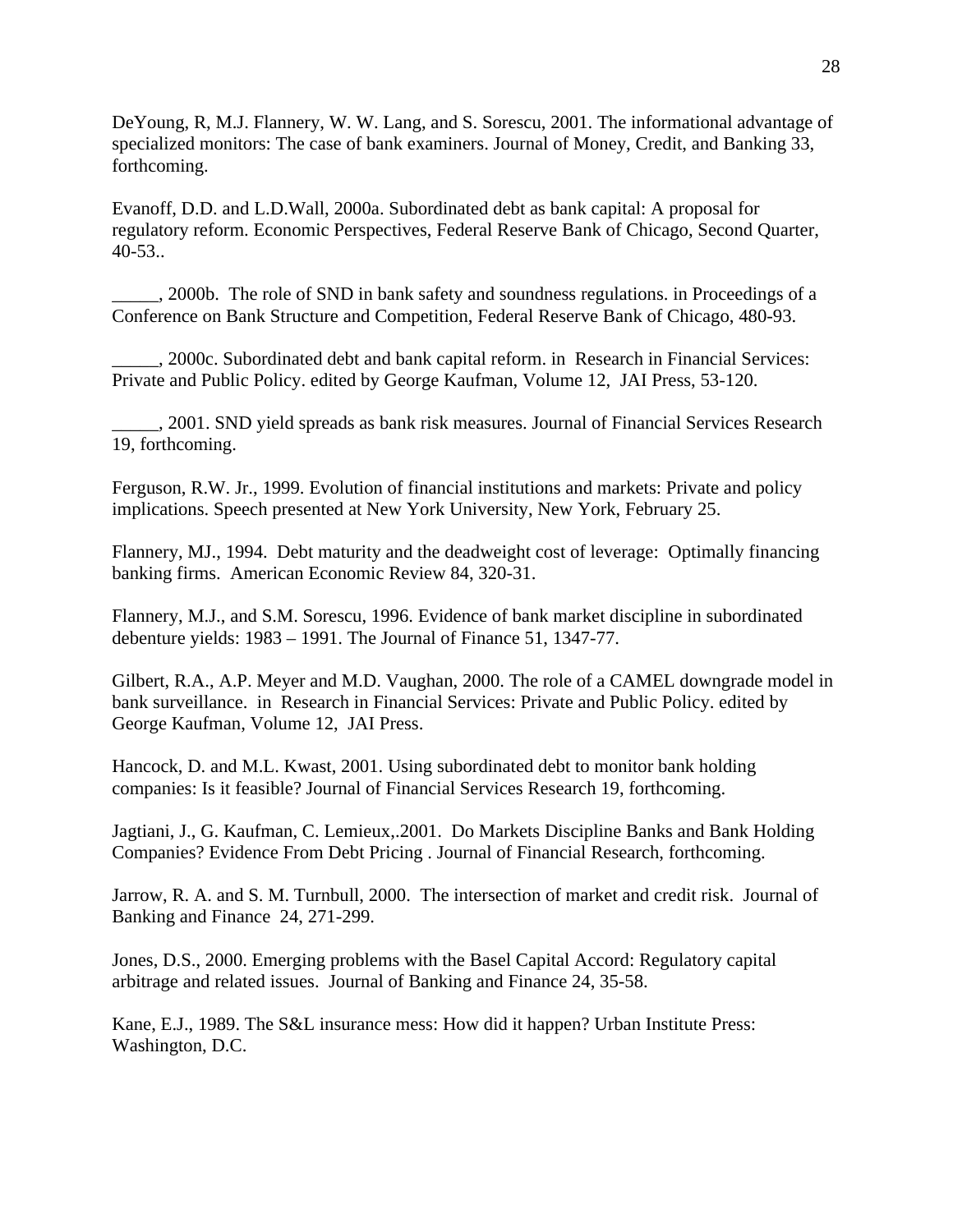Krainer, J., and J.A. Lopez, 2001. Incorporating equity market information into supervisory monitoring models. Presented at a Conference on Banks and Systemic Risk, sponsored by the Bank of England, London (May 24).

Kwast, M.L., D.M. Covitz, D. Hancock, J.V. Houpt, D.P. Adkins, N. Barger, B. Bouchard, J.F. Connolly, T.F. Brady, W.B. English, D.D. Evanoff, and L.D. Wall, 1999. Using SND as an instrument of market discipline. Report of a study group on subordinated notes and debentures, Board of Governors of the Federal Reserve System, M. Kwast (chair), Staff Study No. 172, December.

Meyer, L.H., 1999. Market discipline as a component of banking supervision and regulation. Speech before the Conference on Reforming Bank Capital Standards, Council on Foreign Relations, New York, June 14.

Morgan, D.P., and K.J. Stiroh, 2001. Market discipline of banks: The asset test. Journal of Financial Services Research, 19, forthcoming.

\_\_\_\_\_, 2000. Bond market discipline of banks: Is the market tough enough? in Proceedings of a Conference on Bank Structure and Competition, Federal Reserve Bank of Chicago, 494-526.

Moskow, M.H., 1998. Regulatory efforts to prevent banking crises, in Preventing Bank Crises: Lessons from Recent Global Bank Failures, Caprio, G., W.C. Hunter, G.G. Kaufman and D.M. Leipziger, editors. World Bank: Washington D.C.

Rosen, R., 2000. Do regulators race for the bottom or for the quiet life? The relationship between regulators and the regulated in banking, Federal Reserve Bank of Chicago Working Paper Series, # 01-5, June.

Spillenkothen, R., 1999. Assessing capital adequacy in relation to risk at large banking organizations and others with complex risk profiles. Supervisory Letter, SR-99-18 (SUP), July.

U.S. Shadow Regulatory Committee, 2000. Reforming Bank Capital Regulation. The American Enterprise Institute Press, Washington D.C.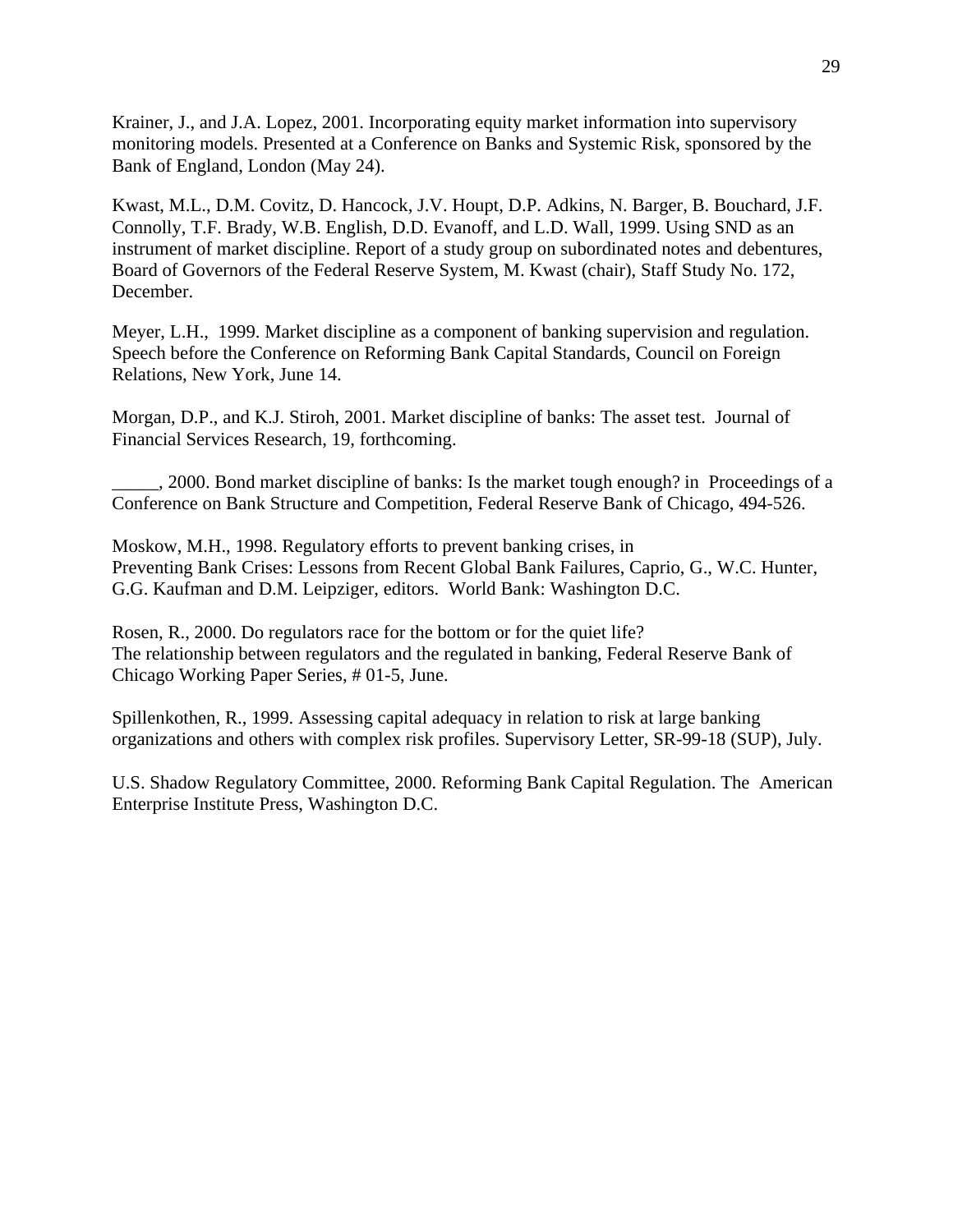| Table 1: Logit model predicting bifurcated CAMEL ratings as a function of capital ratios and debenture spreads over bond indices |                   |                   |                                                                      |                    |                    |                    |                    |
|----------------------------------------------------------------------------------------------------------------------------------|-------------------|-------------------|----------------------------------------------------------------------|--------------------|--------------------|--------------------|--------------------|
|                                                                                                                                  | Parameter         | Parameter         | Parameter                                                            | Parameter          | Parameter          | Parameter          | Parameter          |
| Variable                                                                                                                         | Estimate          | Estimate          | Estimate                                                             | Estimate           | Estimate           | Estimate           | Estimate           |
|                                                                                                                                  | (1)               | (2)               | (3)                                                                  | (4)                | (5)                | (6)                | (7)                |
| Intercept                                                                                                                        | $-3.9322$         | $-4.9847$         | $-4.0496$                                                            | $-4.9509$          | $-3.8400$          | 2.6367             | $-1.3976$          |
|                                                                                                                                  | (0.0001)          | (0.0001)          | (0.0001)                                                             | (.0001)            | (0.0615)           | (0.2472)           | (0.5248)           |
| Sub-debt spread over Baa maturity-                                                                                               | 1.7941            |                   |                                                                      |                    |                    |                    |                    |
| matched bonds                                                                                                                    | (0.0343)          |                   |                                                                      |                    |                    |                    |                    |
| Sub-debt spread over Treasuries                                                                                                  |                   | 1.4991            |                                                                      |                    |                    |                    |                    |
|                                                                                                                                  |                   | (0.0029)          |                                                                      |                    |                    |                    |                    |
| Sub-debt spread over Aaa maturity-                                                                                               |                   |                   | 1.0045                                                               |                    |                    |                    |                    |
| matched bonds                                                                                                                    |                   |                   | (0.0476)                                                             |                    |                    |                    |                    |
| PCA capital adequacy status                                                                                                      |                   |                   |                                                                      | 1.1930             |                    |                    |                    |
|                                                                                                                                  |                   |                   |                                                                      | (0.2807)           |                    |                    |                    |
| Total risk based capital ratio                                                                                                   |                   |                   |                                                                      |                    | 0.0136<br>(0.9316) |                    |                    |
|                                                                                                                                  |                   |                   |                                                                      |                    |                    | $-0.9632$          |                    |
| Tier 1 leverage ratio                                                                                                            |                   |                   |                                                                      |                    |                    | (0.0089)           |                    |
| Tier 1 capital to risk-weighted exposure                                                                                         |                   |                   |                                                                      |                    |                    |                    | $-0.2642$          |
|                                                                                                                                  |                   |                   |                                                                      |                    |                    |                    | (0.3106)           |
|                                                                                                                                  |                   |                   | <b>Association of Predicted Probabilities and Observed Responses</b> |                    |                    |                    |                    |
| Concordant                                                                                                                       | 73.3%             | 85.7%             | 58.9%                                                                | 12%                | 0.3%               | 77.2%              | 51.3%              |
| Discordant                                                                                                                       | 24.0%             | 10.9%             | 36.1%                                                                | 3.6%               | 16.7%              | 20.1%              | 44.2%              |
| Tied                                                                                                                             | 2.8%              | 3.4%              | 4.9%                                                                 | 84.4%              | 83.1%              | 2.7%               | 4.5%               |
| Gamma                                                                                                                            | 0.507             | 0.775             | 0.240                                                                | 0.535              | $-0.967$           | 0.586              | 0.075              |
|                                                                                                                                  |                   |                   |                                                                      |                    |                    |                    |                    |
|                                                                                                                                  |                   |                   |                                                                      |                    |                    |                    |                    |
| Chi-square for covariates (p - value)                                                                                            | 4.083<br>(0.0433) | 8.0207<br>(.0046) | 3.088<br>(0.0789)                                                    | 0.8937<br>(0.3445) | 0.0072<br>(0.9325) | 7.2480<br>(0.0071) | 1.1517<br>(0.2832) |
|                                                                                                                                  |                   |                   |                                                                      |                    |                    |                    |                    |

The dependent variable takes a value of 0 for CAMEL (or BOPEC) ratings 1 and 2, and a value of 1 for ratings 3 and higher. Standard errors for the maximum likelihood parameter estimates and the p-value of the associated Wald chi-square statistic are printed in parentheses beneath the estimates. The "Chi-square for covariates" statistic is based on the log likelihood statistic, and tests the marginal explanatory power of the independent variables relative to a model with only a constant term. The associated p-values are included in parentheses.

Concordance is a measure of the correlation between the observed and predicted probabilities of the dependent variable. A pair of observations is said to be concordant if, based on the model, the observation that has a particular rating has a sufficiently higher probability of receiving that rating than does the other observation. A pair is discordant if the reverse is true. A pair is tied if the probability interval between the two observations is sufficiently small, 0.002. A correlation index, the Goodman-Kruskal Gamma index, is also included for assessing the predictive power of the model and for making comparisons across models. If nc is the number of concordant pairs and nd the number of discordant pairs, then the Goodman-Kruskal Gamma =  $(nc - nd)/(nc + nd)$ . See Goodman and Kruskal (1972). Generally, the index approaches zero as independence between the two measures increases. Number of observations = 321.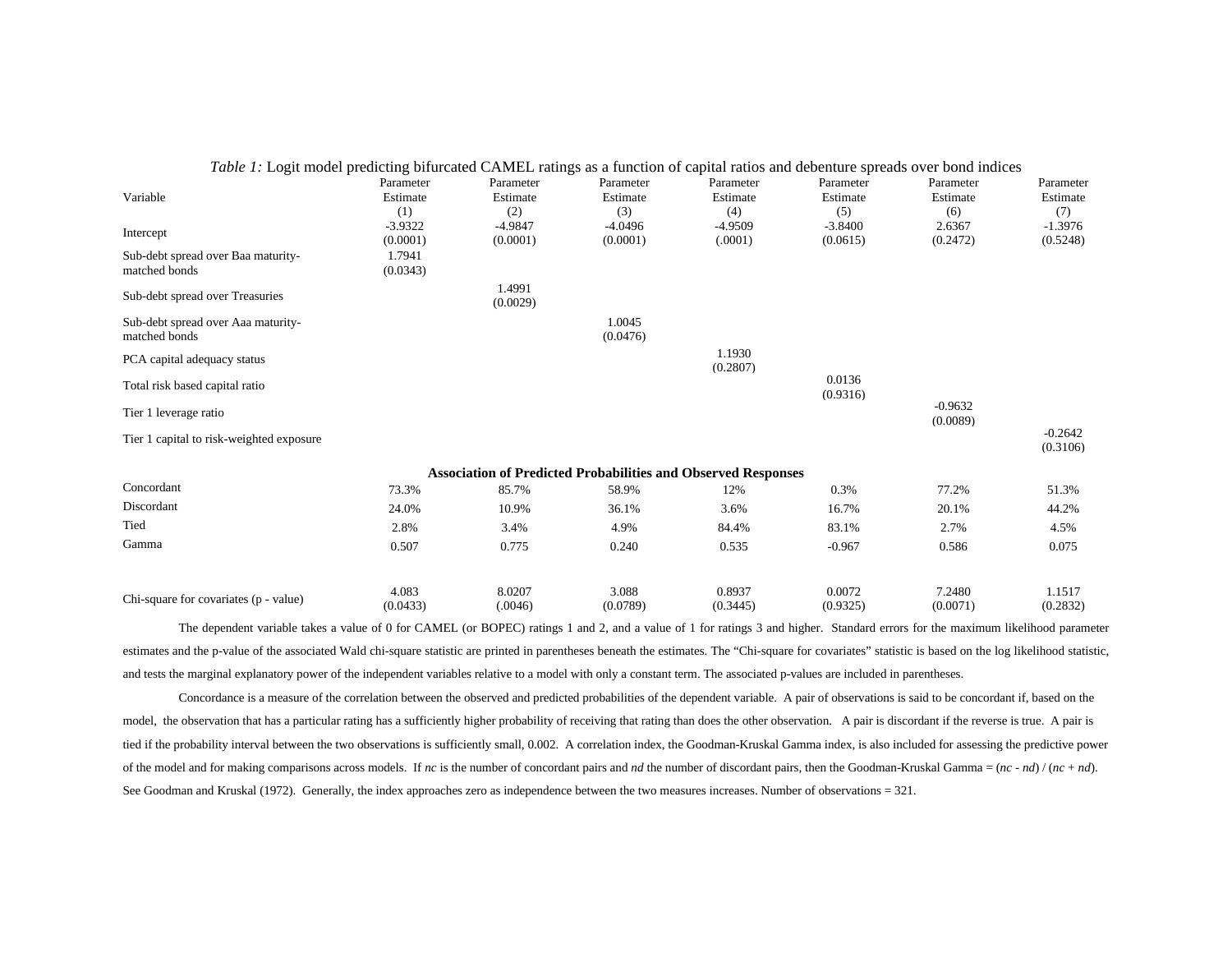#### Table 2

#### Means of bank capital and downgrade probabilities across subsamples

|                      | Predicted 'good' banks | Predicted problem<br>Smaller predicted |                         | All other      |
|----------------------|------------------------|----------------------------------------|-------------------------|----------------|
|                      |                        | banks*                                 | problem banks           | problem banks* |
|                      |                        |                                        | and banks with maturity |                |
|                      | (1)                    |                                        | matching problems*      |                |
|                      |                        | (2)                                    | (3)                     | (4)            |
| Risk based capital   | 12.65%                 | 12.88%                                 | 13.28%                  | 12.54          |
|                      |                        |                                        |                         |                |
| Tier-1 leverage      | 7.04%                  | 6.97%                                  | 7.48%                   | 6.53%          |
|                      |                        |                                        |                         |                |
| Tier-1 risk-based    | 8.87%                  | 8.95%                                  | 9.76%                   | 8.26%          |
|                      |                        |                                        |                         |                |
| Early-warning model: | 1.0                    | 4.53                                   | 1.80                    | 7.25           |
| $GMV-1$              |                        |                                        |                         |                |
| Early-warning model: | 1.0                    | 3.16                                   | 0.83                    | 5.09           |
| $GMV-2$              |                        |                                        |                         |                |

\* A "problem bank" is one which has an SND bond issue trading at a yield spread equal to or greater than 25 basis points over a maturity matched index of Baa bonds. The early warning model measure is normalized to one for the predicted 'good' banks, thus the other measures are relative to the normalized category.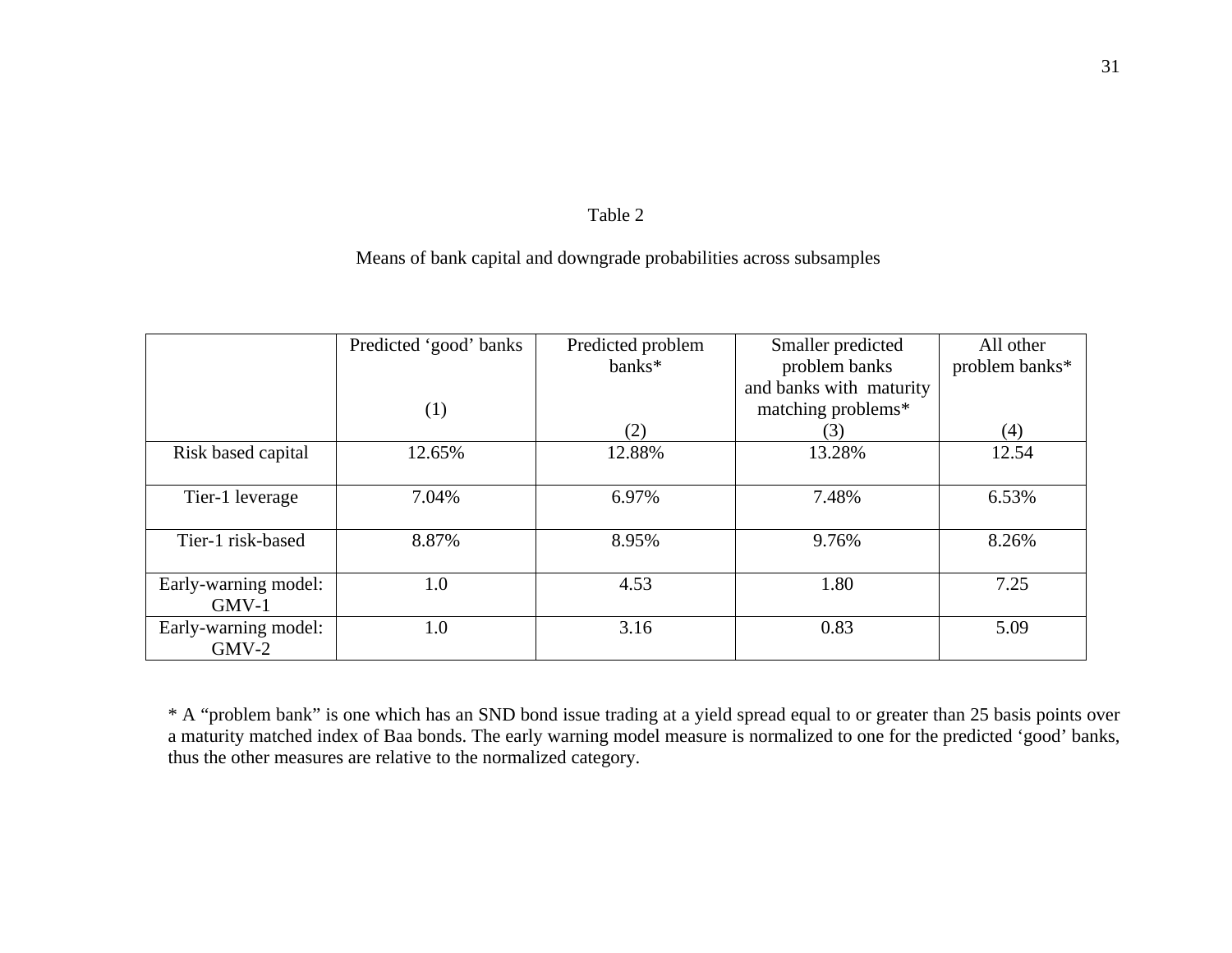## Table 3

Analysis of SND projected problem banks:

## Identification of those banks with clear reasons for the high spread

| Ranking by spread | Less than satisfactory | Potentially noisy data | Unexplained observations with          |  |  |
|-------------------|------------------------|------------------------|----------------------------------------|--|--|
|                   | examine rating         |                        | satisfactory ratings and no noisy data |  |  |
| (1)               | (2)                    | (3)                    | (4)                                    |  |  |
| $1 - 15$          |                        | 10                     | 4                                      |  |  |
| $16-30$           | O                      |                        | 10                                     |  |  |
| $31 - 45$         | 3                      |                        |                                        |  |  |
| $46 - 60$         | O                      |                        | 10                                     |  |  |
| 61-74             | ◠                      | Q                      | 3                                      |  |  |